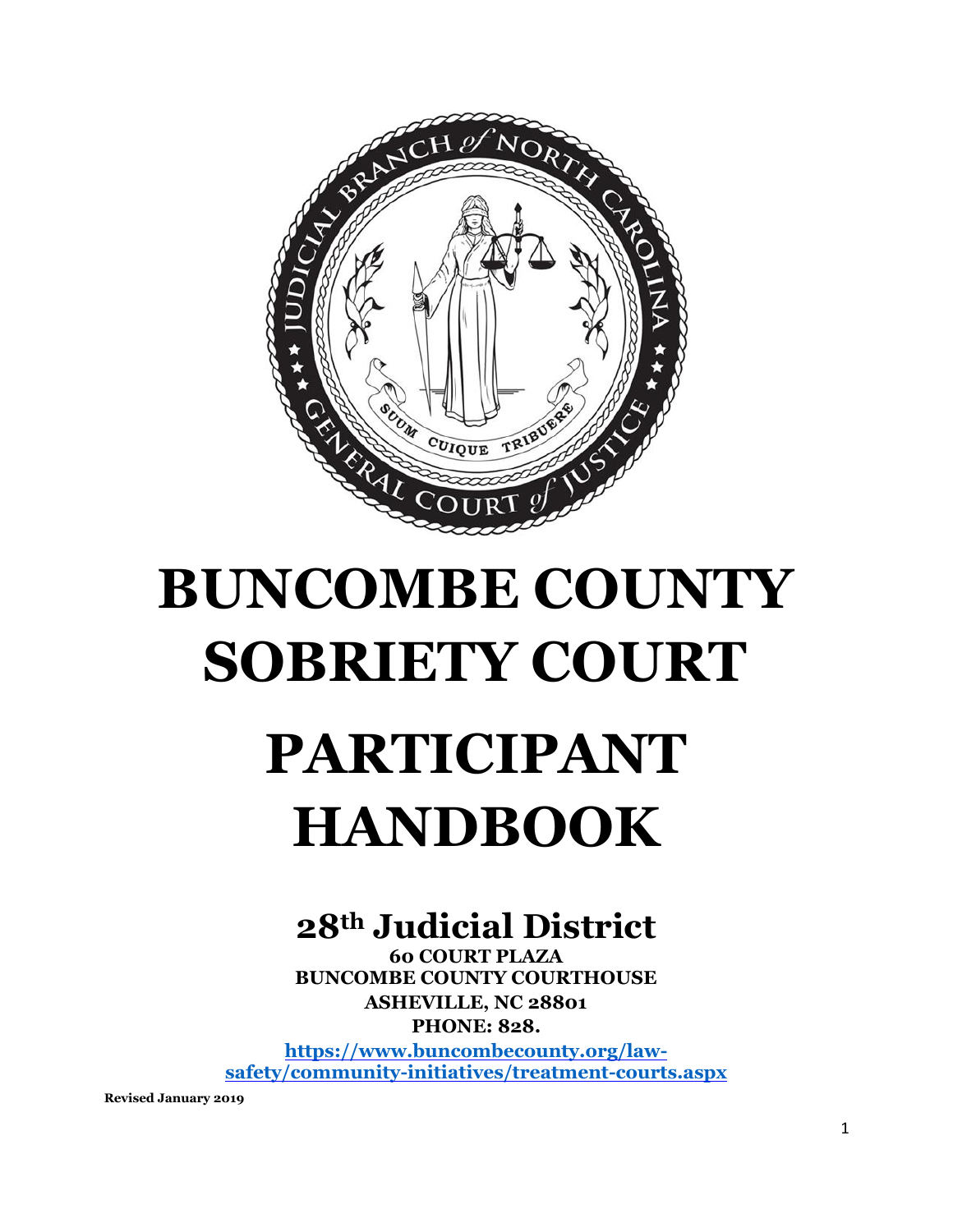### **Sobriety Court Team:**

Honorable Julie M. Kepple Judge, State Court Josh Harold Assistant District Attorney Sam Snead Public Defender Jillian Davis Court Coordinator Kalla Hughley & Brannon Wilson Department of Corrections

Probation Officer Kendra Queen Taylor, CADC Diversion Services Supervisor Deputy Pamela Sexton Buncombe County Sheriff's Office Deputy Jason Hughes Buncombe County Sheriff's Office

### **Sobriety Court Partners:**

28th Judicial District Defense Bar Chief District Court Judge Calvin Hill Resident Superior Court Judge Alan. L. Thornburg RHA Health Services, LLC October Road, Inc. Women's Recovery Center North Carolina Department of Corrections-Chief Lori Anderson Buncombe County Detention Facility Buncombe County Sheriff's Office-Sheriff Quentin Miller Asheville Police Department- Chief David Zack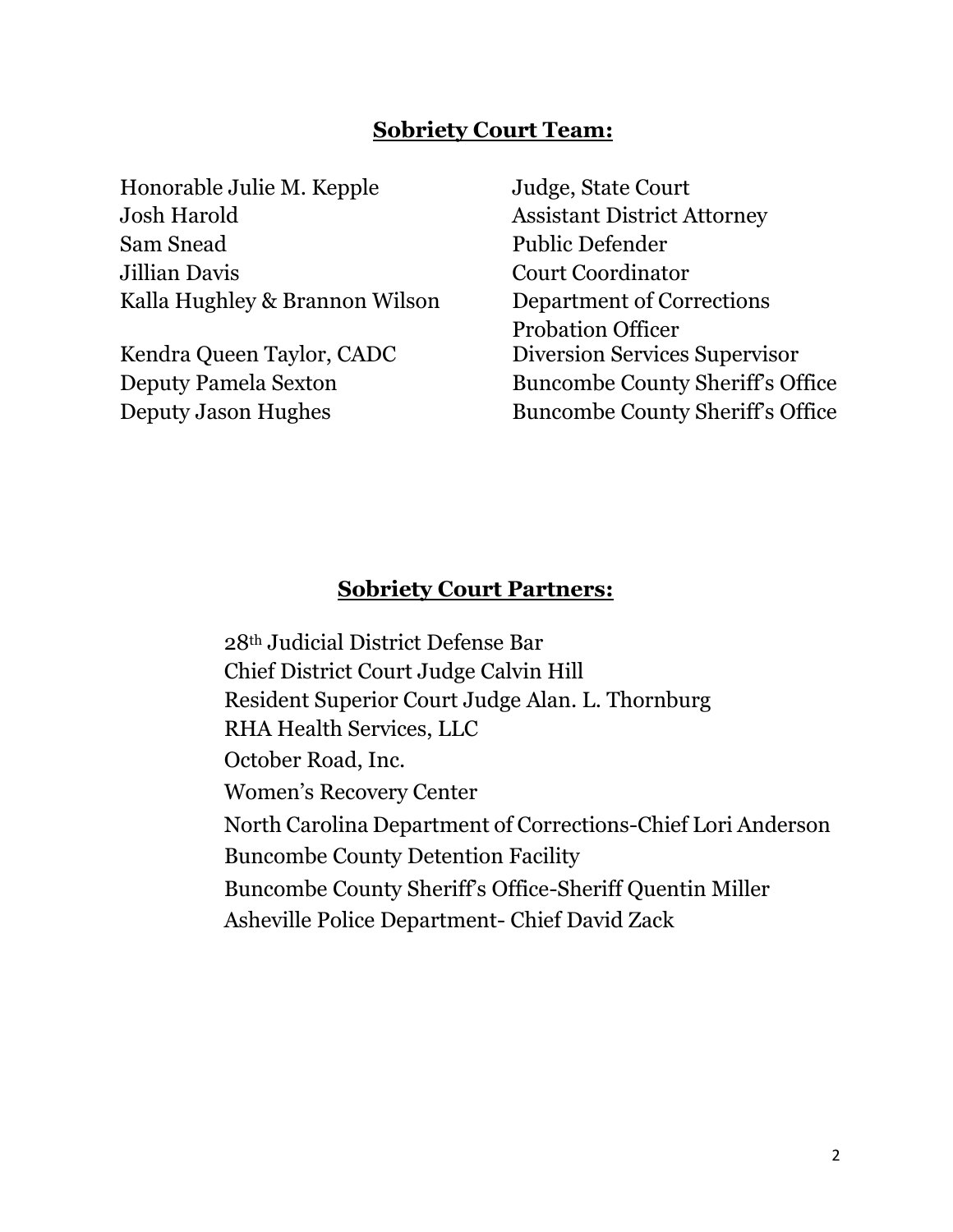# **Table of Contents**

| Introduction                                              | Page 4  |
|-----------------------------------------------------------|---------|
| Phases of the Sobriety Court                              | Page 5  |
| Appropriate Behavior While in Sobriety Court              | Page 12 |
| Honesty                                                   | Page 12 |
| In the Courtroom                                          | Page 12 |
| <b>Treatment Providers</b>                                | Page 12 |
| Meeting attendance, place of residence and leave requests | Page 13 |
| Inclement weather                                         | Page 14 |
| Finances                                                  | Page 14 |
| Medication                                                | Page 15 |
| Drug testing (Policies and procedures)                    | Page 16 |
| <b>Compliance and Violations</b>                          | Page 18 |
| Probation                                                 | Page 18 |
| <b>Incentives and Rewards</b>                             | Page 18 |
| Sanctions                                                 | Page 19 |
| Dismissal from Sobriety Court                             | Page 20 |
| Absconding                                                | Page 20 |
| Employment in retail alcohol sales and service industry   | Page 20 |
| Roles of the Team members                                 | Page 21 |
| Judges                                                    | Page 21 |
| District Attorney                                         | Page 21 |
| <b>Public Defender</b>                                    | Page 21 |
| Coordinator/Case Manager                                  | Page 22 |
| <b>Probation Officer</b>                                  | Page 22 |
| Law Enforcement                                           | Page 23 |
| <b>Treatment Providers</b>                                | Page 23 |
| <b>Community Resources</b>                                | Page 23 |
| <b>Recovery Community</b>                                 | Page 23 |
| Hospitals                                                 | Page 23 |
| <b>Other Needs</b>                                        | Page 23 |
| Crisis Lines                                              | Page 24 |
| <b>Medications to Avoid</b>                               | Page 24 |
| <b>Medications That May Be Taken</b>                      | Page 28 |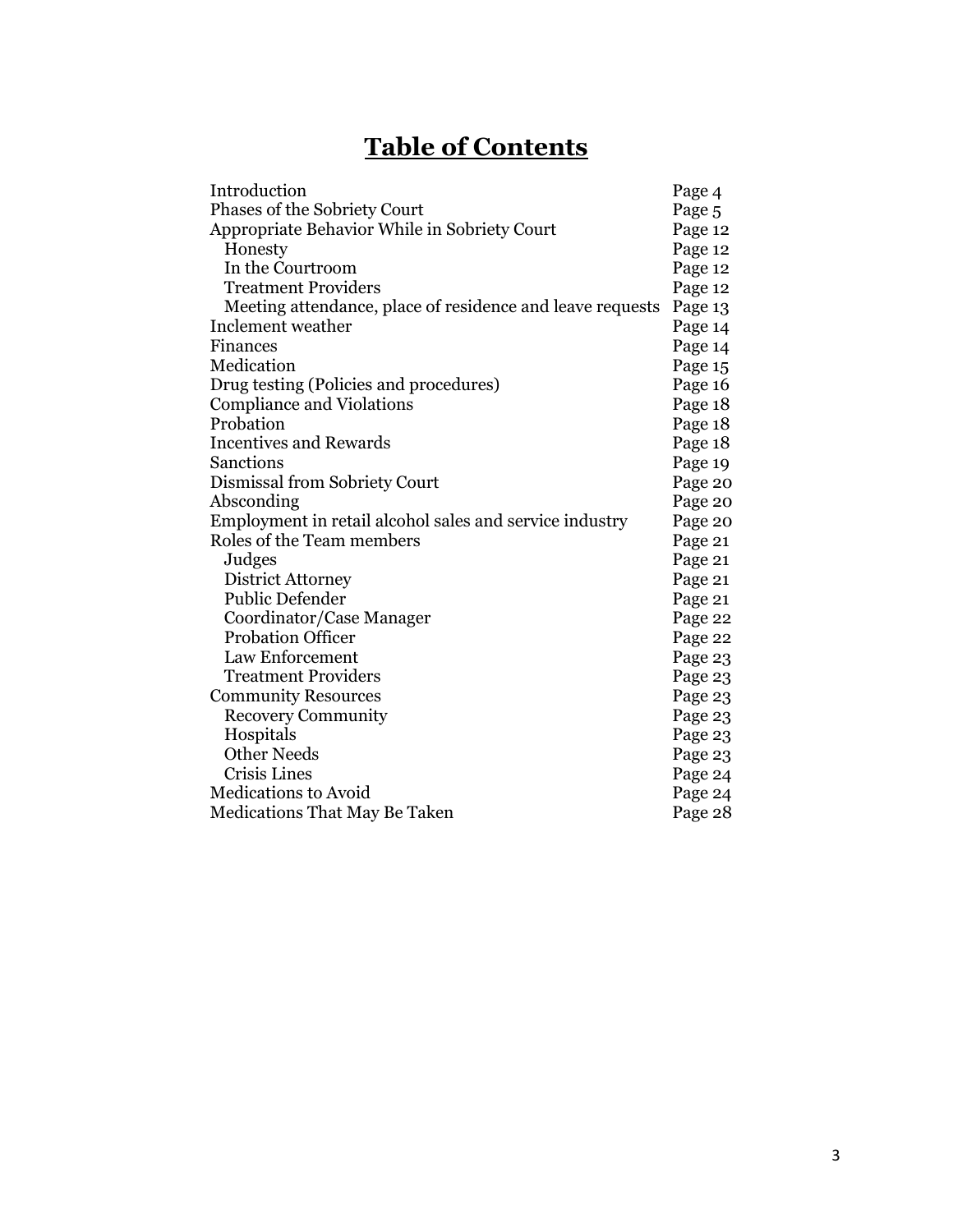# **Introduction to the Buncombe County Sobriety Court**

### **What is the Sobriety Court of Buncombe County and when did it begin?**

The Buncombe County Sobriety Court was the first DWI Court in Western North Carolina. This Court was originally designed and implemented in February 2014 as part of the State Court of North Carolina under the direction of Judge Julie M. Kepple. At its inception and for the next 5 years the court was entirely funded by the North Carolina Governor's Office of Highway Safety. In 2017, the North Carolina Governor's Officer of Highway Safety awarded Judge Kepple, "Partner of the Year" for the State of North Carolina. The Buncombe County Sobriety Court has had crucial support from Buncombe County Government, Buncombe County Sheriff's Office, local sober living establishments, as well as many various treatment providers and treatment facilities.

Sobriety Court operates on a TEAM (Together Each Achieves More) concept. The Team is composed of Judge, District Attorney's Office, Law Enforcement, the Public Defender's Office, a Court Coordinator/Case Manager, Probation Officers and Licensed Substance Abuse Treatment Professionals. All Team members work together to support each participant in addressing and combating the substance abuse issues that brought them into the criminal justice system. The Team meets twice monthly in a meeting called pre-court status conference to review the progress of each participant. Also twice monthly, participants attend a court session called a Status Hearing to meet with the Team and receive an update on their progress. The Team follows and complies with all national and state standards and best practices for treatment courts and DWI courts<sup>1</sup>.

### **What is the primary mission of the Buncombe County Sobriety Court?**

The primary mission of Sobriety Court of Buncombe County is to increase public safety and save lives by reducing recidivism of persons with alcohol and drug use disorders. Sobriety Court seeks to accomplish this by facilitating substance use treatment and rehabilitation, providing increased supervision, and requiring participant accountability. The Court strives to return to the community individuals who have addressed substance use issues and have become better equipped to maintain their sobriety, which will provide them a better quality of life, have a positive impact and improve the community as a whole, and increase public safety.

### **Are DWI Courts effective?**

DWI Courts provide an opportunity for early treatment intervention. A study by the National Highway Traffic Safety Administration (NHTSA) found that: (1) repeat DWI offenders who graduated from a DWI Court were up to 65% less likely to be rearrested for a new DWI offense; and (2) all DUI Court participants had a recidivism (relapse) rate of only 15%, whether or not they graduated or were terminated. Similar offenders who did not attend a DWI Court had a recidivism

<sup>1</sup>Sobriety Court complies with: North Carolina DWI/Drug Court Standards, promulgated by the North Carolina Administrative Office of the Courts; the Adult Drug Court Best Practice Standards, Volume I & II, published by the National Association of Drug Court Professionals (NADCP); Defining Drug Courts: The Key Components, published by the NADCP; and the Ten Guiding Principles of DWI Courts, published by the National Center for DWI Courts (NCDC).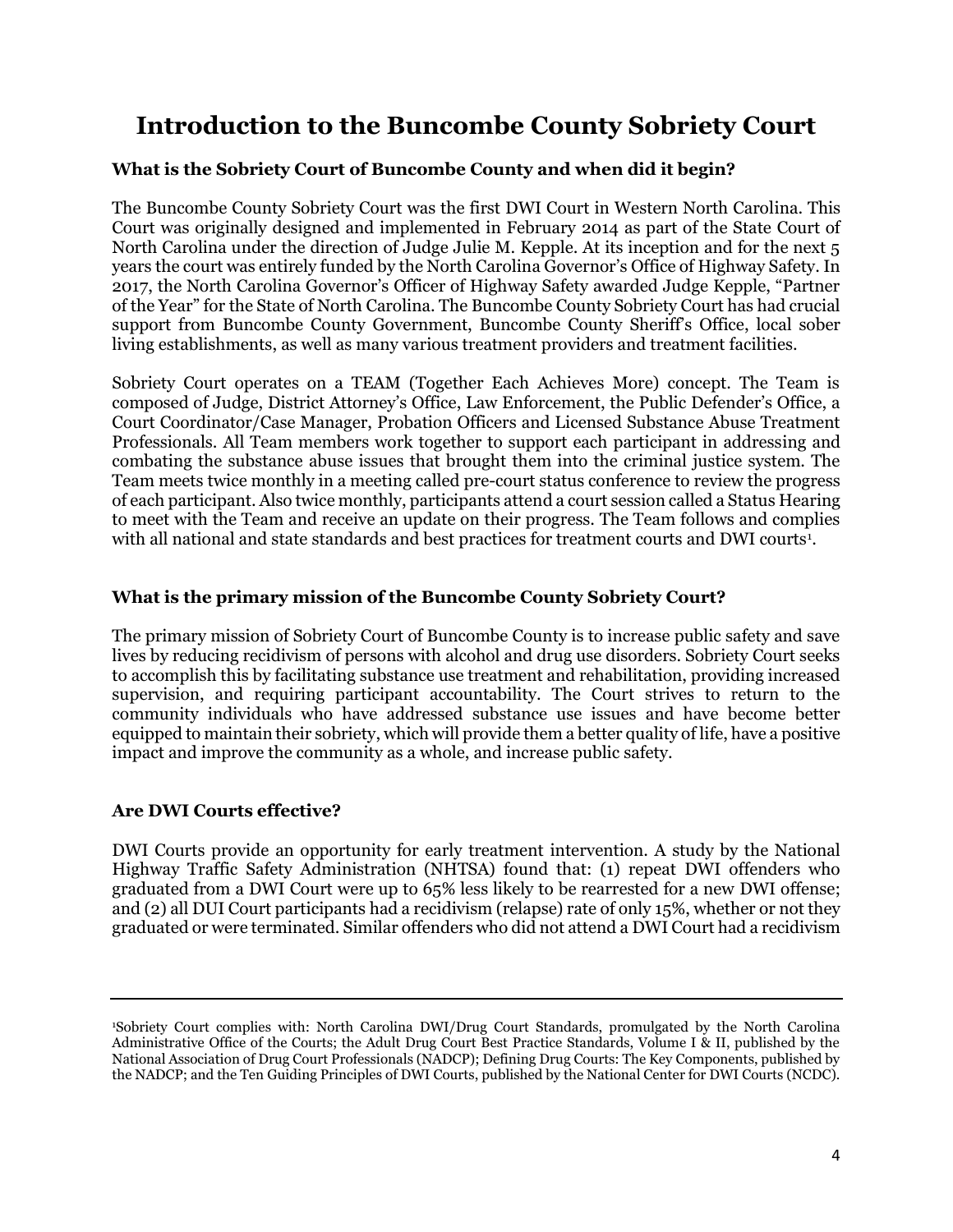rate of up to 35%.<sup>2</sup> through enhanced supervision, counseling, and treatment, the goal of this Court is to improve the quality of each participant's life and reduce repeat offenses to improve community safety. Graduates will have a solid foundation to build upon for a sober, healthy and productive future.

### **What are the Supervision, Counseling, and Treatment Components?**

First, an Intake and Orientation take place at the Sobriety Court Coordinator's Office. The participant then meets with a licensed substance abuse clinician for a substance abuse assessment, a Risk/Needs Assessment (Level of Service Inventory –Revised (LSI-R)), and the Adult Needs and Strength Assessment (ANSA) to determine the level of care needed to develop a Treatment Plan and to determine which group the participant will be placed.

The Program requires a minimum of fourteen (14) months and consists of the Orientation and Intake and four phases:

- Phase 1 Extended assessment
- Phase 2 Active treatment and early recovery
- Phase 3 Relapse prevention
- Phase 4 Recovery management
- Phase 5 Sustained Recovery

2An Evaluation of the Three Georgia DUI Courts, U.S. Dept. of Transportation, NHTSA DOT HS 811 450, March 2011.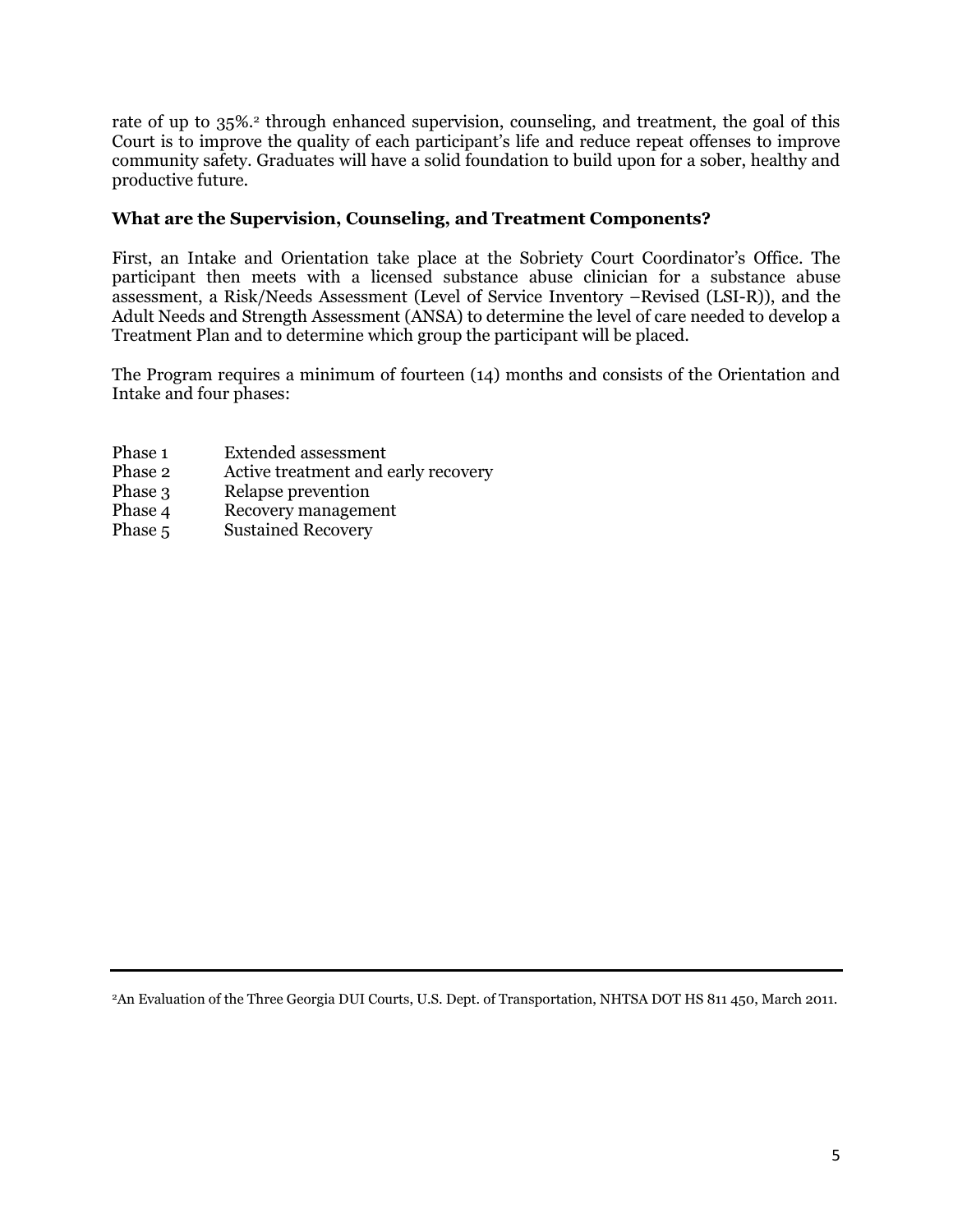| Orientation          | PHASE <sub>1</sub>                      | <b>PHASE 2</b>                         | PHASE <sub>3</sub>                     | PHASE <sub>4</sub>                    | PHASE <sub>5</sub>                 |
|----------------------|-----------------------------------------|----------------------------------------|----------------------------------------|---------------------------------------|------------------------------------|
| Intake,              | 60 day minimum                          | 90 day minimum                         | 90 day minimum                         | 90 day minimum                        | 90 day minimum                     |
| Orientation,         | Extended                                | <b>Active Treatment</b>                | Relapse                                | Sustained                             | Recovery                           |
| Level of Care        | Assessment                              | Move from                              | Prevention                             | Recovery                              |                                    |
| Screening            | Move from                               | Preparation to                         | Move from Action to                    | Maintenance                           |                                    |
|                      | Contemplation to                        | <b>Action Stage</b>                    | Maintenance Stage                      | <b>Stage</b>                          |                                    |
|                      | Preparation Stage                       |                                        |                                        |                                       |                                    |
| $\bullet$ Sentencing | •Complete jail                          | •Attend bi-monthly                     | • Attend bi-monthly                    | •Attend bi-monthly                    | •Excused from bi-                  |
|                      | sentence                                | court session and<br>remain for entire | court session and<br>remain for entire | court session;<br>leave after check-  | monthly court<br>sessions unless   |
| $\bullet$ Initial    |                                         | session                                | session                                | in                                    | directed to attend                 |
| meeting<br>with      | •Attend bi-monthly<br>court session and |                                        |                                        |                                       |                                    |
| Probation            | remain for entire                       | •Comply with                           | •Comply with                           | •Comply with                          | •Comply with                       |
| Officer              | session                                 | regular conditions                     | regular conditions                     | regular                               | regular conditions                 |
|                      |                                         | of probation                           | of probation                           | conditions of                         | of probation                       |
| •Baseline            | $\bullet$ Comply with                   |                                        |                                        | probation                             |                                    |
| Drug                 | regular conditions                      | •Submit to                             | •Submit to                             |                                       | •Submit to                         |
| Screen               | of probation                            | randomized                             | randomized                             | •Submit to                            | randomized                         |
|                      |                                         | Reconnect drug                         | Reconnect drug                         | randomized                            | Reconnect drug                     |
| $\bullet$ Substance  | •Submit to                              | screening                              | screening                              | Reconnect drug                        | screening                          |
| Use                  | randomized                              |                                        |                                        | screening                             |                                    |
| Evaluation           | Reconnect drug                          | •Attend weekly                         | • Maintain office or                   |                                       | ·Maintain office or                |
|                      | screening                               | meetings with<br>Coordinator           | phone contacts<br>with Coordinator     | ·Maintain office or<br>phone contacts | phone contacts<br>with Coordinator |
| $\bullet$ LSI-R      | •Attend weekly                          |                                        |                                        | with Coordinator                      |                                    |
| •Risk/Need           | meetings with                           | •Attend and                            | •Attend and                            |                                       | •Attend a                          |
| Assessment           | Coordinator                             | participate in all                     | participate in all                     |                                       | minimum of 4                       |
|                      |                                         | clinically                             | clinically                             | •Attend a                             | community                          |
| $\rightarrow$        | •Abide by 9pm                           | recommended                            | recommended                            | minimum of 3                          | recovery meetings                  |
|                      | curfew; electric                        | treatment                              | treatment                              | community                             | per week                           |
| will<br>Time         | monitor                                 |                                        |                                        | recovery meetings                     |                                    |
| vary                 |                                         | •Attend a                              | •Attend a                              | per week                              | ·Maintain                          |
|                      | •Attend and                             | minimum of 2                           | minimum of 2                           |                                       | employment or                      |
|                      | participate in all                      | community                              | community                              | $\bullet$ Maintain                    | enroll in education                |
|                      | treatment sessions                      | recovery meetings<br>per week          | recovery meetings<br>per week          | employment or<br>enroll in education  | program                            |
|                      | as clinically<br>recommended            |                                        |                                        | program                               | • Maintain suitable                |
|                      |                                         | •Maintain suitable                     | •Enroll in and                         |                                       | housing                            |
|                      | •Attend a                               | housing                                | complete JRC                           | •Maintain regular                     |                                    |
|                      | minimum of 2                            |                                        | group                                  | payments of court                     | •Complete court                    |
|                      | community                               | •Obtain DWI                            |                                        | costs and fees                        | cost payments                      |
|                      | recovery meetings                       | assessment                             | ·Obtain                                |                                       |                                    |
|                      | per week                                |                                        | employment or                          | •Maintain suitable                    | •Complete all                      |
|                      |                                         | •Develop payment                       | enroll in education                    | housing                               | graduation                         |
|                      | •Secure primary                         | plan for court                         | program                                |                                       | projects and                       |
|                      | care physician and                      | costs and fees                         |                                        | •Maintain                             | relapse prevention                 |
|                      | meds if required                        |                                        | ·Maintain regular                      | medication                            | plan                               |
|                      | •Enroll in CAM                          | •Maintain<br>medication                | payments of court<br>costs and fees    | management                            | ·Maintain sobriety                 |
|                      |                                         | management                             |                                        | ·Maintain sobriety                    | for entire Phase                   |
|                      | • Maintain suitable                     |                                        | •Maintain                              | for final 60 days of                  |                                    |
|                      | housing                                 | ·Maintain sobriety                     | medication                             | Phase                                 | <b>GRADUATE</b>                    |
|                      |                                         | for final 30 days of                   | management                             | $\rightarrow$                         |                                    |
|                      | ·Maintain sobriety                      | Phase                                  |                                        |                                       |                                    |
|                      | for final 14 days of                    | $\rightarrow$                          | ·Maintain sobriety                     |                                       |                                    |
|                      | Phase                                   |                                        | for final 45 days of                   |                                       |                                    |
|                      | $\rightarrow$                           |                                        | Phase                                  |                                       |                                    |
|                      |                                         |                                        | $\rightarrow$                          |                                       |                                    |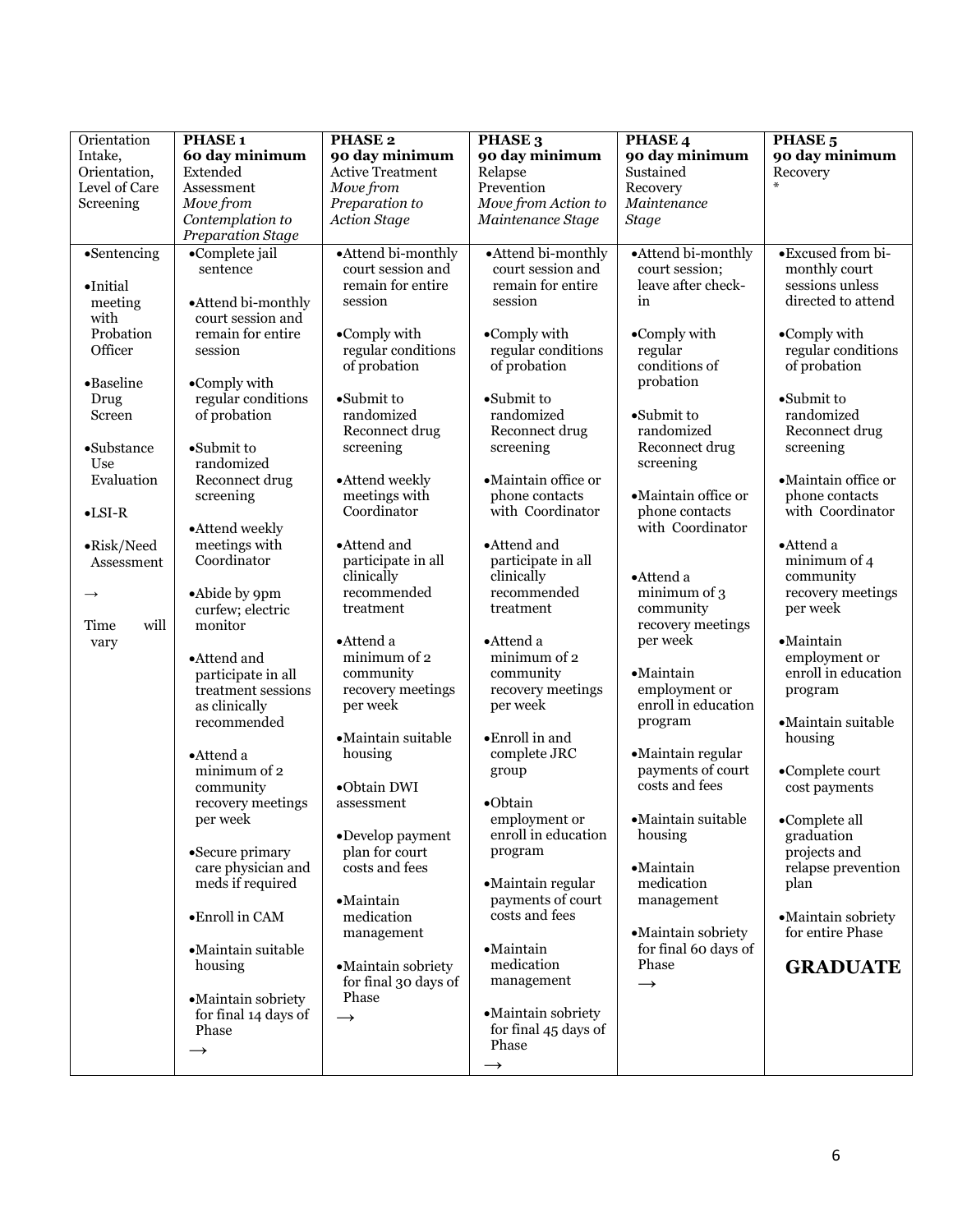### **TREATMENT OVERVIEW**

\*Individual treatment plans may determine a need for additional requirements/contact\*

| Participant<br>Projects                 | Ready<br>to begin<br>process                              | <b>Phase 1 Review</b>                                                                                                 | <b>Phase 2 Review</b>                                                                 | <b>Phase 3 Review</b>                                                                                                             | <b>Phase 4 Review</b>                                                                                 |
|-----------------------------------------|-----------------------------------------------------------|-----------------------------------------------------------------------------------------------------------------------|---------------------------------------------------------------------------------------|-----------------------------------------------------------------------------------------------------------------------------------|-------------------------------------------------------------------------------------------------------|
| Demonstrated<br>Skills and<br>Knowledge | Understand the<br>process;<br>Capable of<br>participation | Understand<br>personal<br>relationship with<br>substance use;<br>Increase<br>awareness<br>of risk/<br>problems of use | Identify changes<br>needed in their<br>personal<br>relationship with<br>substance use | Identify<br>supports/<br>strategies needed<br>to maintain<br>change in their<br>personal<br>relationship<br>with<br>substance use | Sustain healthy<br>lifestyle skills<br>around their<br>personal<br>relationship with<br>substance use |

# **Phases of Sobriety Court**

### **Intake and Orientation**

- Sentencing
- Intake, NEEDS survey, LSI-R
- Orientation with Coordinator
- Initial meeting with Probation Officer
- Baseline alcohol/drug screen
- Substance Abuse/Level of Care Clinical Assessment/Counselor assignment

#### **Phase 1 - Extended Assessment (Move from Pre-Contemplation to Contemplation Stage of Change)**

#### **Goals:**

- 1. Participant will be able to identify their own behavior related to substance use and how that aligns with various models of addiction. Participant will begin to explore their personal relationship with drugs and/or alcohol and where he or she falls in the spectrum of substance use disorders.
- 2. Participant will actively demonstrate readiness to change by internalizing personal problems related to substance use, using positive change talk and "I" statements in group process.
- 3. Participant will demonstrate stability with the structure, schedule and accountability of both treatment and supervision within the Court.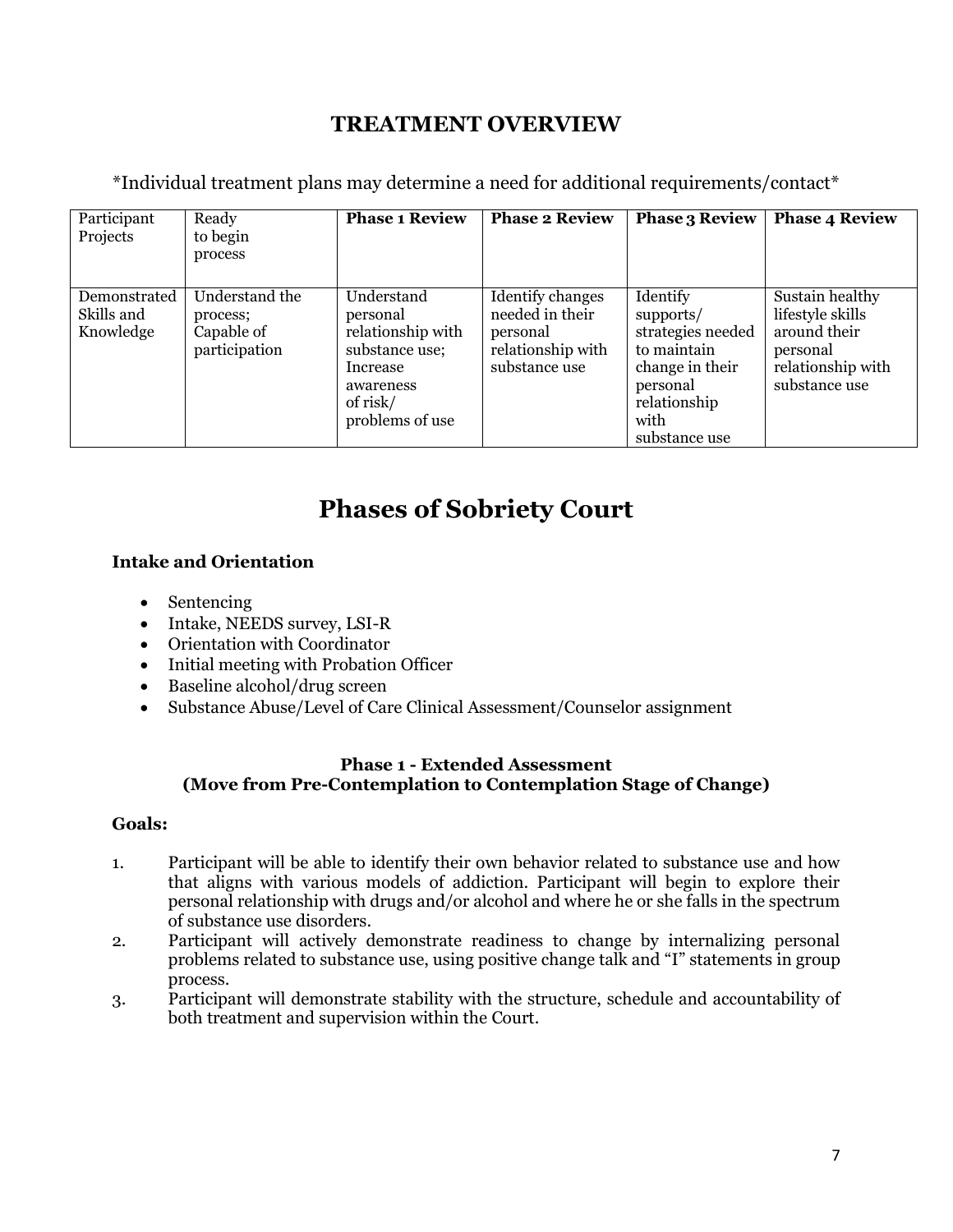### **Tasks:**

- Complete jail sentence
- Attend bi-monthly court session and remain for entire session
- Comply with regular conditions of probation
- Submit to randomized Reconnect drug screening
- Weekly meetings with Coordinator
- Abide by 9 pm curfew; electronic monitor
- Attend and participate in all treatment sessions as clinically recommended
- Attend a minimum of 2 community recovery meetings per week
- Secure primary care physician and secure meds if required
- Enroll in Continuous Alcohol Monitoring per judgment
- Remain substance free for final 14 days of Phase
- Participant must be clinically appropriate for phase progression.

#### **In order to complete this phase, the participant shall understand and verbalize the risk and problems associated with their personal relationship with substance use.**

### **Phase 2 – Active Treatment and Early Recovery (Move from Preparation to Action Stage of Change)**

### **Goals:**

- 1. Participant will be able to recognize/verbalize changes they need to make in any high-risk patterns and/or behaviors associated with their substance use.
- 2. Participant will be able to recognize their personal motives for use, situations that trigger the desire to use and verbalize coping skills to avoid use.
- 3. Participant will develop a personal narrative around their current abstinence that supports their desire to make positive changes in their substance use patterns and behaviors.
- 4. Demonstrate continued stability within the structure of the program and maintain abstinence for a minimum of 30 consecutive days.

### **Tasks:**

- Attend bi-monthly court session and remain for entire session
- Comply with regular conditions of probation
- Submit to randomized Reconnect drug screening
- Attend weekly meetings with Coordinator as directed
- Attend and participate in all treatment sessions as clinically recommended
- Attend a minimum of 2 community recovery meetings per week
- Maintain housing as deemed suitable by Sobriety Court Team
- Obtain sponsor
- Obtain DWI assessment
- Develop payment plan for court costs and fees
- Maintain medication management if required
- Complete required CAM
- Remain substance free for final 30 days of Phase
- Participant must be clinically appropriate for phase progression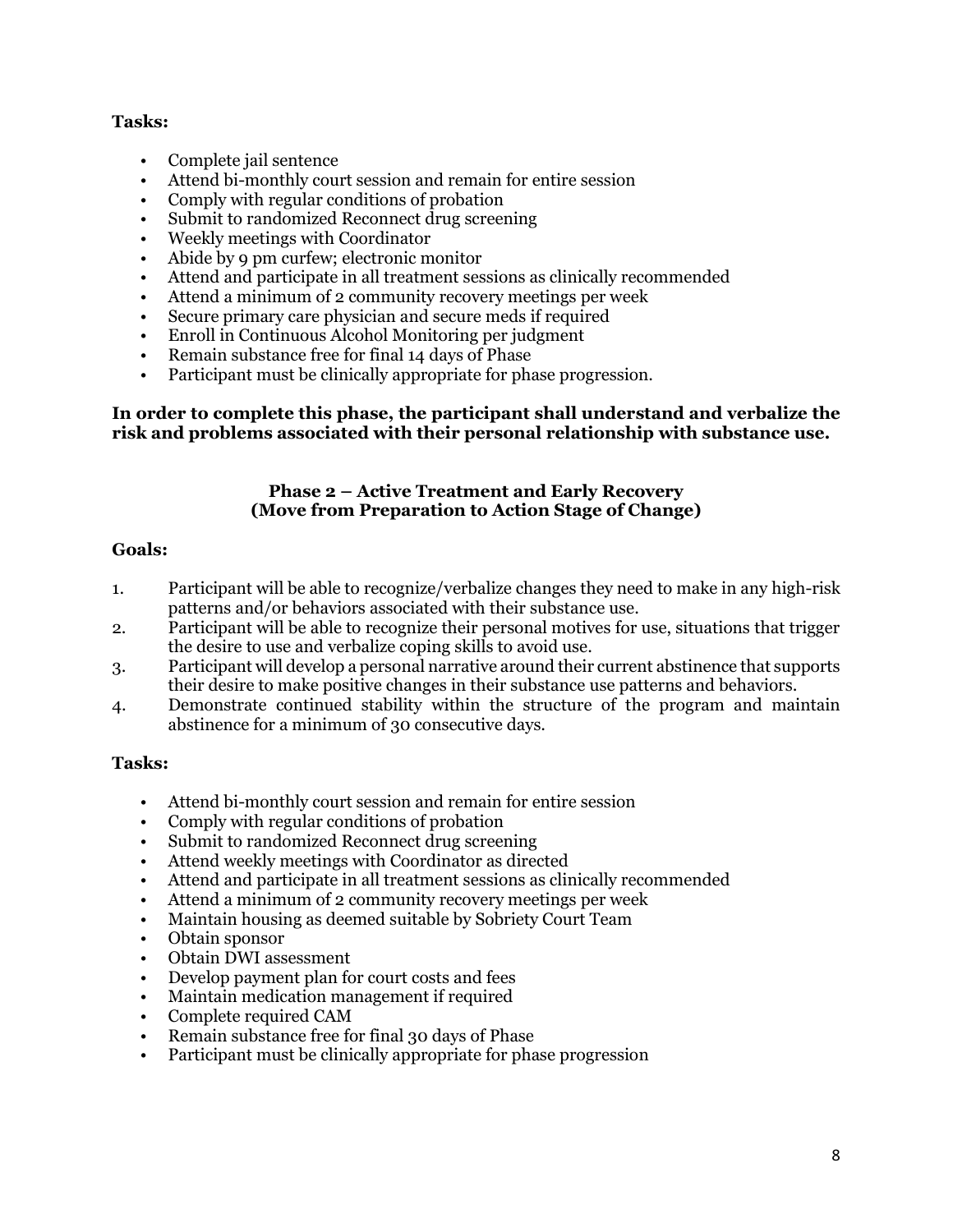**In order to complete this phase, the participant must be able to identify/verbalize changes he/she needs to make in their personal relationship with substance use.**

#### **Phase 3 - Relapse Prevention (Move from Action to Maintenance Stage of Change)**

### **Goals:**

- 1. Participant will be able to verbalize the meaning of Relapse in terms of patterns and behaviors associated with their relationship with substance use.
- 2. Participant will develop a Relapse Prevention Plan that: a) supports their definition of both Recovery and Relapse, b) includes "warning signs" to patterns associated with relapse, and c) develops strategies to effectively manage the above.
- 3. Participant will be able to demonstrate continued stability within the structure of the program and maintain abstinence for a minimum of 45 consecutive days.

#### **Tasks:**

- Attend bi-monthly court session and remain for entire session
- Comply with regular conditions of probation
- Submit to randomized Reconnect drug screening
- Weekly phone contact or office visits with Coordinator
- Attend and participate in all treatment sessions as clinically recommended
- Attend a minimum of 2 community recovery meetings per week
- Maintain Sponsor and step work
- Obtain employment or enroll in education program
- Complete required CAM
- Continue with payment for court costs and fees
- Maintain medication management if required
- Remain substance free for final 45 days of Phase
- Participant must be clinically appropriate for phase progression

**In order to complete this phase, the participant must be able to identify/verbalize and utilize supports to sustain changes in their personal relationship with substance use.**

#### **Phase 4- Recovery Management (Sustaining Change and Recovery Skills)**

#### **Goals:**

- 1. Participant will effectively demonstrate the coping skills necessary to remain abstinent from substance use with decreased structure and support from a formal treatment setting.
- 2. Participant will actively engage in a process of self-evaluation to identify past problem behaviors and be able to verbalize changes to others.
- 3. Participant will be able to utilize "action plans" to support changes, model positive coping skills and use assertive communication skills in all aspects of their life.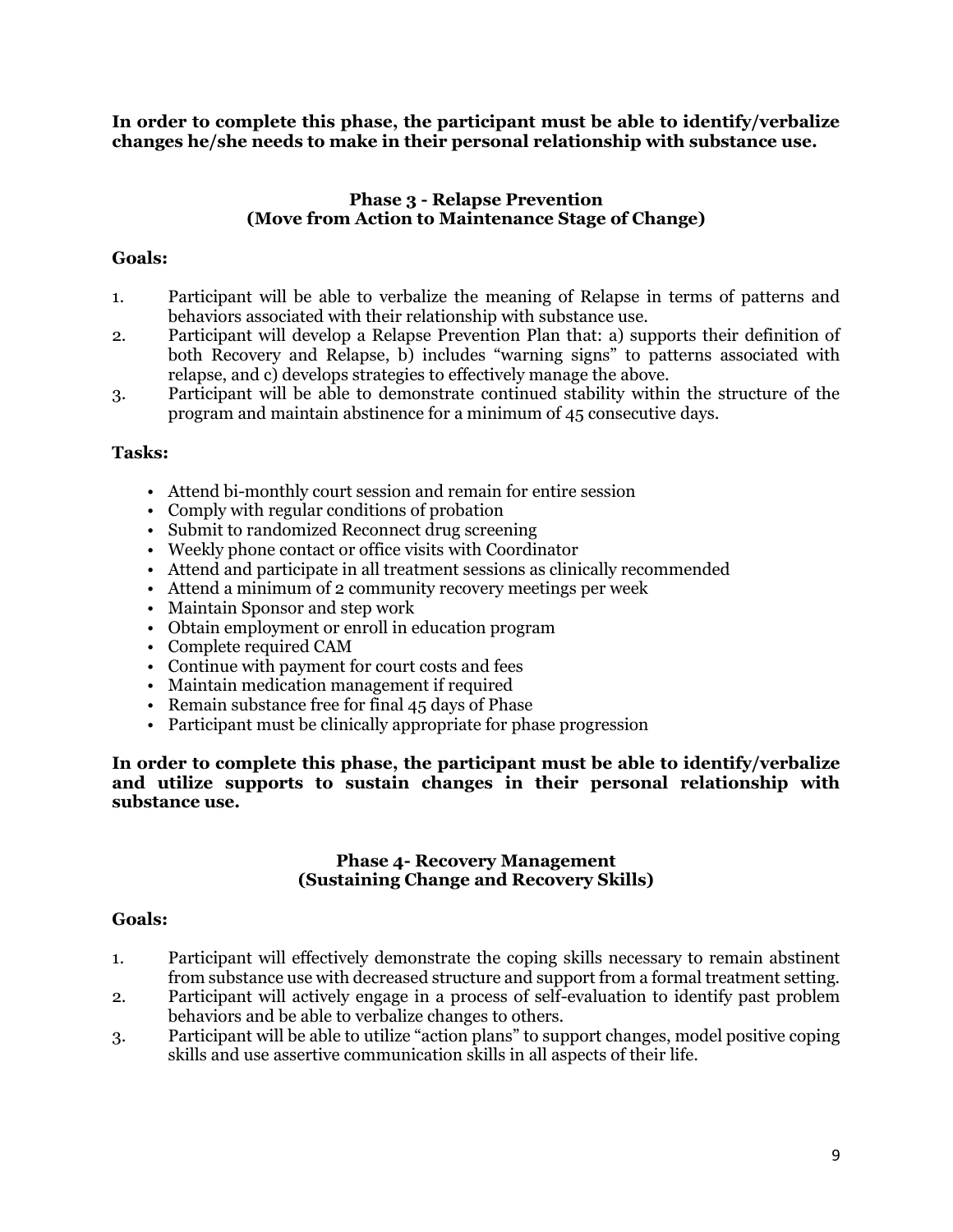#### **Tasks:**

- Attend bi-monthly court session and may leave after check-in with Judge
- Comply with regular conditions of probation
- Submit to randomized Reconnect drug screening
- Maintain weekly phone contact with coordinator or office visits as directed
- Attend and participate in all treatment sessions as clinically recommended
- Attend a minimum of 3 community recovery meetings per week
- Maintain employment or education
- Maintain Sponsor and step work
- Maintain regular payments of court costs and fees
- Maintain suitable housing
- Maintain Medication management
- Remain substance free for final 60 days of Phase
- Participant must be clinically appropriate to graduate.

**In order to complete this phase, the participant must be able to verbalize, "What's different about my personal relationship with substance use and how I maintain a healthy lifestyle".**

#### **Phase 5- Sustaining Recovery (Sustaining Change and Recovery Skills)**

#### **Goals:**

- 1. Participant will effectively demonstrate the coping skills necessary to remain abstinent from substance use with decreased structure and support from a formal treatment setting.
- 2. Participant will actively engage in a process of self-evaluation to identify past problem behaviors and be able to verbalize changes to others.
- 3. Participant will be able to utilize "action plans" to support changes, model positive coping skills and use assertive communication skills in all aspects of their life.

#### **Tasks:**

- Excused from bi-monthly court sessions unless directed to attend
- Comply with regular conditions of probation
- Submit to randomized Reconnect drug screening
- Weekly phone contact with Coordinator or office visits as directed
- Attend and participate in Prime for Life program
- Attend a minimum of 4 community recovery meetings per week\*
- Maintain Sponsor and complete step work
- Maintain employment and education
- Maintain suitable housing
- Complete court cost payments
- Complete all graduation projects and relapse prevention plans
- Remain substance free for entire phase
- GRADUATION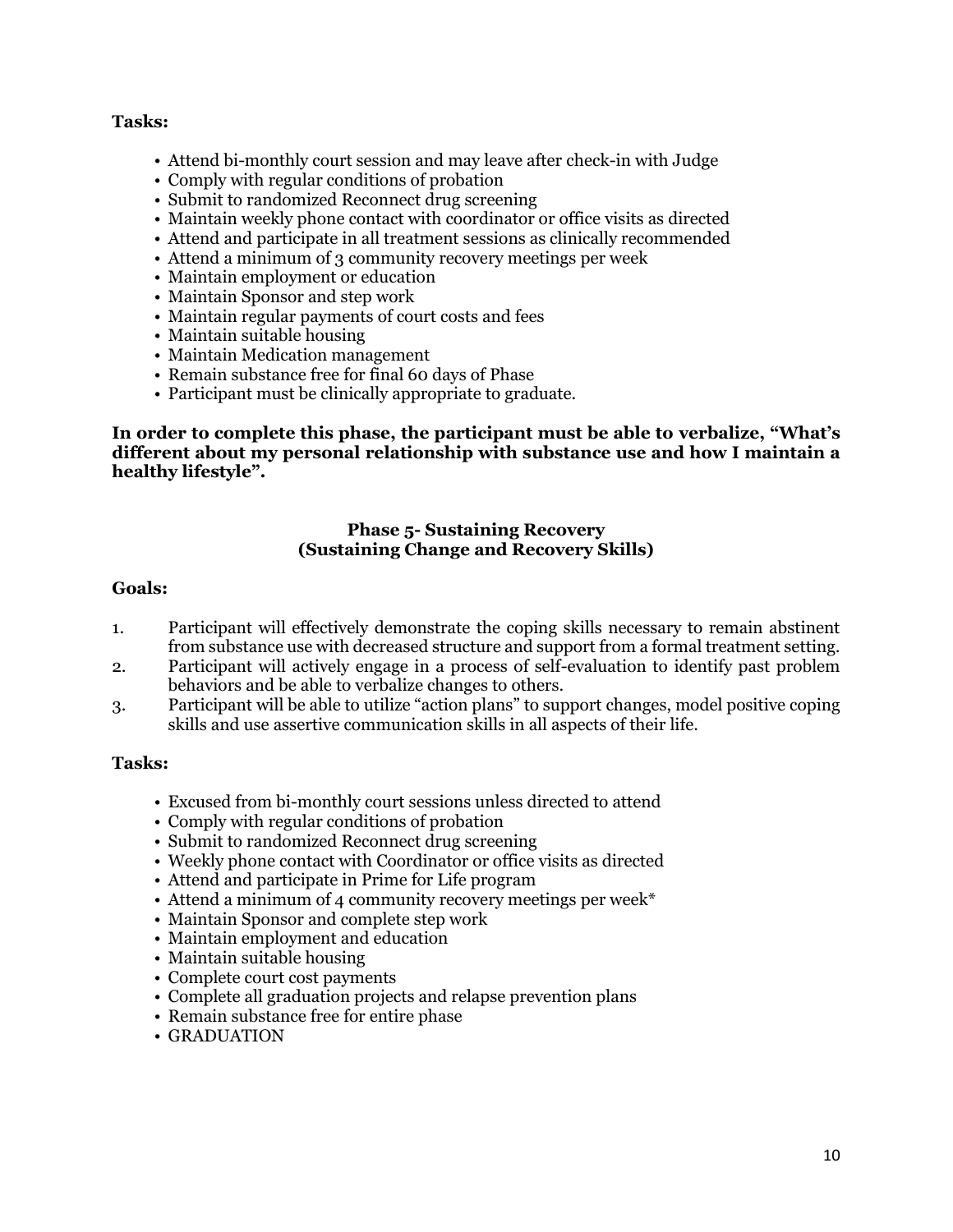### **Phase Progression**

For any phase progression, participants must be clinically appropriate and have met clinical obligations to change phases. The Coordinator will evaluate projects, participation in group and individual sessions, time in current phase, drug and alcohol test results, etc. to determine a participant's readiness to move to the next phase.

### **Phase Regression**

At any time during the program, a participant may be moved back to a previous phase based upon the level of care/intervention needed. If a participant is not meeting the requirements for their current phase, they may be phased back.

### **Determination of Level of Treatment, Increase, & Outsourcing**

Licensed clinicians based upon the level of need will determine the participant's level of treatment. Should a clinician determine a participant needs an increased level of care and treatment, including intensive outpatient/inpatient treatment, or a halfway house or recovery residency, a clinician and the Sobriety Court Team will coordinate placement at such a facility. Seeking alternative treatment outside of Sobriety Court is not allowed without prior approval of the clinician and Team.

### **Projects**

Written projects will be given in each phase of treatment. Participants are expected to apply themselves to the best of their ability and will meet with the Coordinator to review each project. The completed assignments will reflect a participant's progress and are an integral part of the treatment process.

### **Graduation**

In order to reach the "Ready to Graduate" status in the program, a participant must meet all previous phase requirements, including completion of all treatment obligations, remaining current with all court and probation fees, attending all required appointments with the Probation Officer, and appearing for all call-in drug screens. Participant must also have no positive UDS, elevated test, dilute test, or suspect test for the entire phase 5.

A major goal of the Sobriety Court Team is to support each participant as he or she progresses through the phases toward graduation from the Sobriety Court. Graduation is an important milestone, providing the participant and the Sobriety Court team an opportunity to reflect on the personal journey each participant has experienced during the program. Participants are encouraged to maintain his or her relationship with the court after graduation as alumni or mentor to other participants.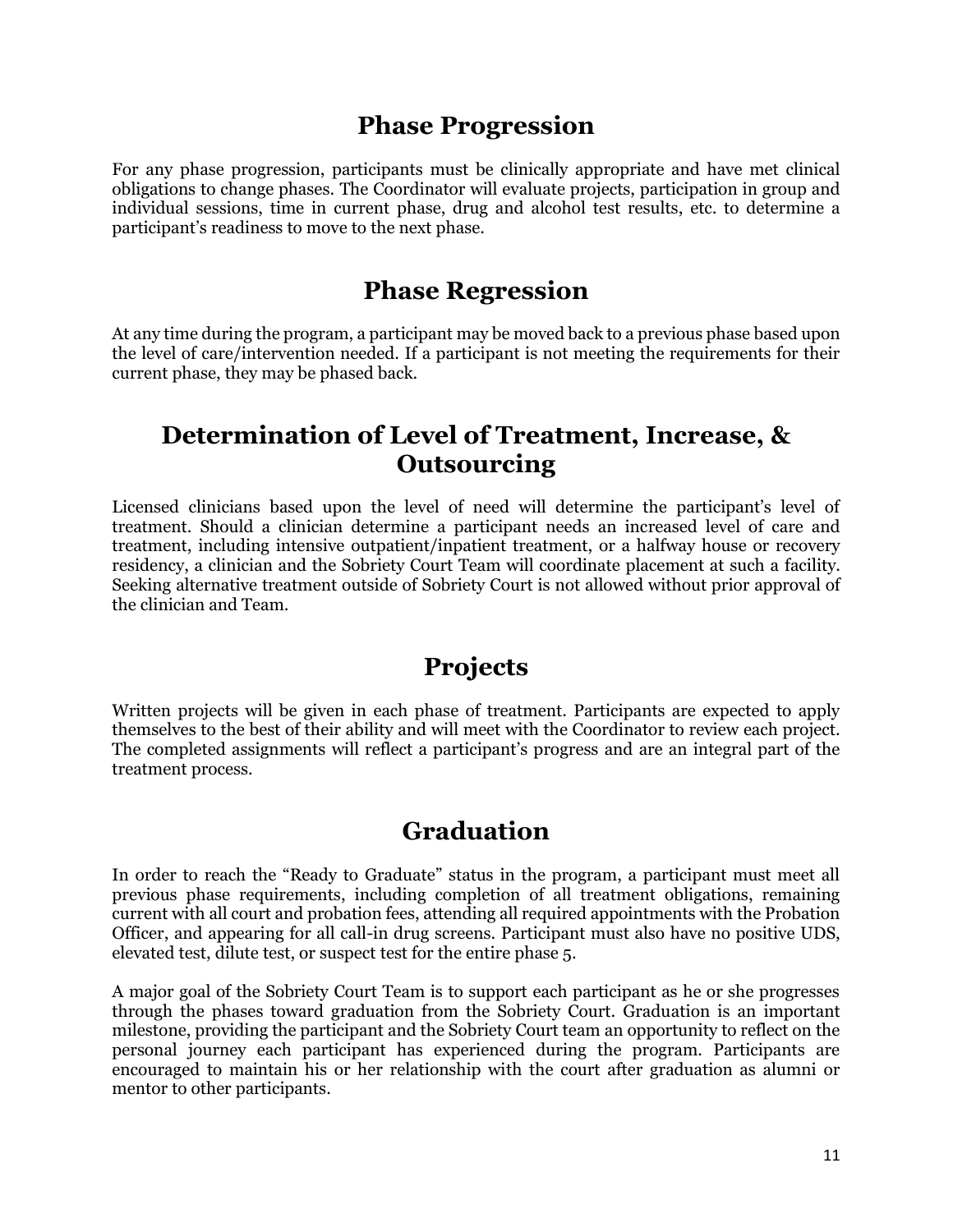# **Appropriate Behavior While in Sobriety Court**

### **Honesty**

It is the responsibility of the participant to disclose any violation of the terms of probation to their Clinician, Probation Officer, and the Sobriety Court Coordinator. Honesty is a core component of Sobriety Court. Dishonesty will only impede recovery and hold back progression through the phases. Dishonesty of any form such as lying, tampering with or adulterating drug screens, presenting fraudulent documents, etc. will not be tolerated and will subject a participant to substantial sanctions. Defrauding or lying may lead to dismissal from Sobriety Court and/or substantial confinement time. Honesty is essential to successful participation in the Sobriety Court.

## **In the Courtroom**

Attendance at status conference hearings is mandatory. Court sessions occur bi-monthly. Schedules of Sobriety Court status conference hearing dates are provided by the Coordinator on a regular basis and posted in the office. (Participants are notified of any schedule or date changes in a timely manner). It is the responsibility of the participant to know the dates of court sessions.

#### **Punctuality is required. Court begins at 3:30p, regardless of when the Judge opens court.** At 3:31p a person is **LATE** and may be subjected to sanction.

It is not appropriate to wear hats, sunglasses, clothes displaying offensive language or advertising drugs or alcohol in the courtroom. Loud and disruptive behavior is unacceptable. Participants are required to remain attentive and not read or sleep in the courtroom. No food or drinks are allowed in the courtroom (except for staff that cannot attend to lunch on that date). All phones should be turned off before entering the courtroom. Guests are not allowed in a court session unless they have permission from the Sobriety Court Team to attend.

When addressed by the Judge, one should respond by speaking clearly and directly. All participants should remain until dismissed unless they are phase appropriate to leave early. The Court will appropriately address violations of courtroom behavior.

### **Buncombe County Treatment Providers- universal procedures that generally apply to each local treatment provider**

- Do not come to group or individual appointments under the influence of alcohol or drugs.
- Groups begin on time. Attendance and participation in the whole group session is required to receive credit. Tardiness is reported to the Sobriety Court Team and sanctions may result.
- Confidentiality in group is required to ensure open discussions and sharing. What is said in group stays in group. Please maintain the confidentiality of everyone in the group.
- Free expression of thoughts and feelings is encouraged in group; however, violence, threats or intimidation are not allowed. Be respectful and attentive to peers. Speak one at a time and listen when peers are sharing. Avoid cross-talking or side conversations.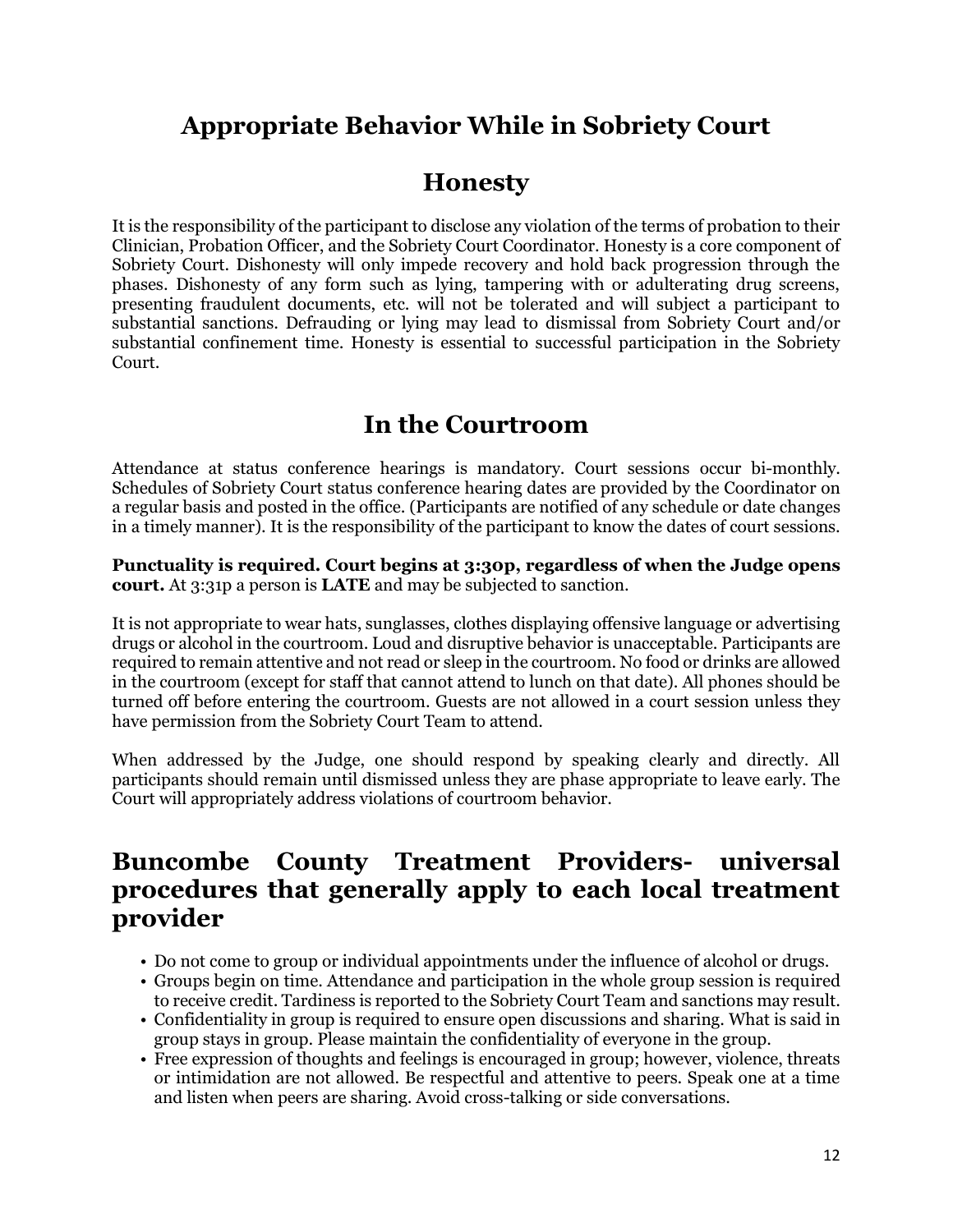- Notify the clinician if an emergency or illness arises that might necessitate leaving group early or missing a group. Discuss any situation with the clinician to get approval before leaving or not attending a group or individual appointment.
- Dress code: No skimpy tank tops, short shorts or short skirts. Clothing must cover all undergarments. Clothing with obscene language or advertising alcohol/drugs is not permitted. If a participant comes to group dressed inappropriately, they may be asked to leave. Any missed group are reported to the Team and may result in sanctions.
- Cell phones, laptops, or any electronic devices should be turned off during group and individual appointments.
- It is the responsibility of the Sobriety Court participant to find out what the policy and procedures are for each treatment provider.
- Visitors are not allowed unless approved by the treatment provider.

### **Meeting Attendance, Place of Residence and Leave Requests**

A participant is required to attend all community meetings as assigned. Failure to attend will result in progressive sanctions. Special requests to be excused from meetings will be discussed during pre-court status conference and must be approved by the Sobriety Court Team. Requests to miss any Sobriety Court status conference hearing, group meeting, leave the jurisdiction of the Court (Buncombe County) or stay at a residence other than your primary residence of record must meet the following requirements:

- A. All requests are to be submitted in writing a minimum of two weeks in advance to your probation officer and Sobriety Court Coordinator. Leave Request Forms are available from your probation officer. The form must be completed and returned before the twoweek deadline prior to the requested date of leave.
- B. Factors the team will consider when evaluating a leave request include but are not limited to:
	- a. Compliance with Treatment Plan;
	- b. Compliance with probation requirements;
	- c. Recent drug and alcohol screen results; and
	- d. Compliance with financial responsibilities and any payment plans.

If a request is granted, a participant must report to their Probation Officer for a drug test the day following the end of the leave or as directed by their Probation Officer. In the event of a sudden illness and/or death of an immediate family member, contact the Sobriety Court Coordinator and your Probation Officer for possible leave without the leave request paperwork. (For the purposes of this manual, "immediate family" includes spouse, children, siblings, parents, and grandparents only.) Note: If you are more than \$500 in arrears on your payments, a Leave Request may be denied.

If a community recovery meeting, drug screen, or appointment is missed and no prior consent had been obtained, a participant is required to report to their Probation Officer by 9 a.m. the following day or as directed by their Probation Officer. If an appointment is missed during the weekend, reporting in the following Monday by 9 a.m. is required or as directed by their Probation Officer. All unexcused absences are subject to sanctions to be determined by the Sobriety Court Team.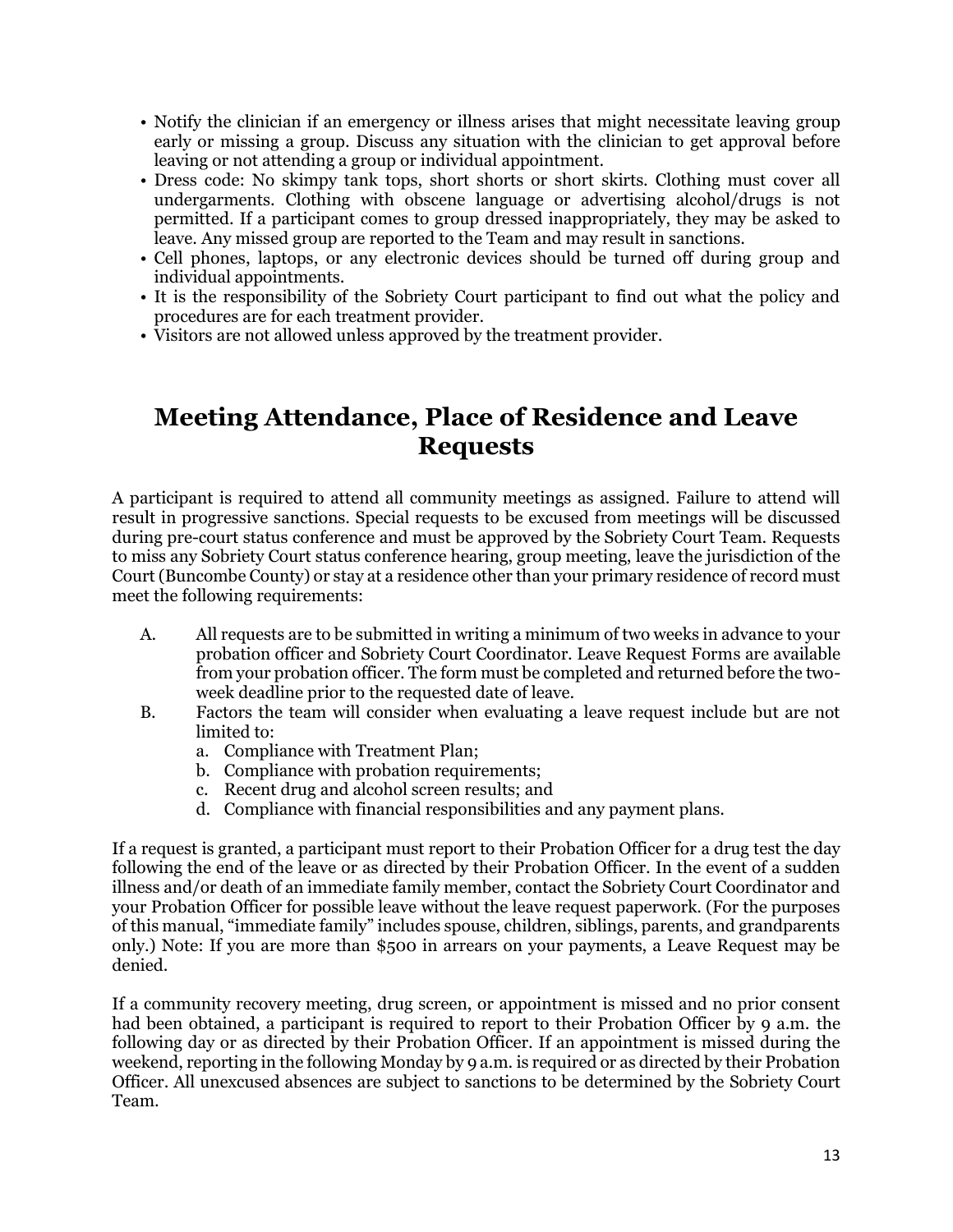A participant is required by Sobriety Court to stay at their primary residence on record every night unless permission has been obtained to be away from that residence for an overnight. Leaving the jurisdiction of the Court (Buncombe County area) for any reason requires prior notice and approval by the Probation Officer.

A participant is required to be accessible by phone by any member of the Sobriety Court Team at all times. Failure to respond to a message in a reasonable period of time (2 hours) may result in sanctions by the Court. If a cell phone is lost or disconnected, and/or the participant is unreachable for any reason, the participant should immediately notify the Probation Officer.

A firm appointment with a clinician, Probation Officer and Coordinator must be kept. If a cancellation of the appointment is required, at least 24 hours advance notice must be given. Failure to notify treatment providers, Probation Officers and the Sobriety Court Coordinator of cancellation of the appointment at least 24 hours in advance may result in a sanction.

## **Inclement Weather**

In the case of inclement weather, please check WLOS.com for information as to whether the Buncombe County Court House is open.

### **BUNCOMBE COUNTY COURTHOUSE:**

If the courthouse is closed, any scheduled status conference hearings, Probation or Coordinator appointments, or other matters taking place in the courthouse will be rescheduled.

Sobriety Court Coordinator—Jillian Davis: 828.250.4653

| Probation Department-Main office: | 828.232.5059 |
|-----------------------------------|--------------|
| Officer's cell-Kalla Hughley:     | 828.772.7351 |

#### **TREATMENT PROVIDER:**

Go to the treatment provider's website or call your treatment provider's main office number. If group or individual appointments are cancelled, there will be a message stating so. If open and still having group and/or individual appointment there will be, no message and you should attend.

### **Finances**

As a condition of participation in Sobriety Court, each person is responsible for the cost of treatment and supervision. Therefore, seeking and maintaining employment is a condition of continued participation. Participants who are employed are less likely to use alcohol and/or other drugs when they are working, and it is known that those who work have a higher degree of selfesteem due to being productive. If a participant has a documented disability that limits or prevents employment, the Sobriety Court Team will address it on a case-by-case basis.

There are no entrance fees for Sobriety Court. Sobriety Court participants are not required to pay for Continuous Alcohol Monitoring (CAM), as it is paid for by the Sobriety Court. Each participant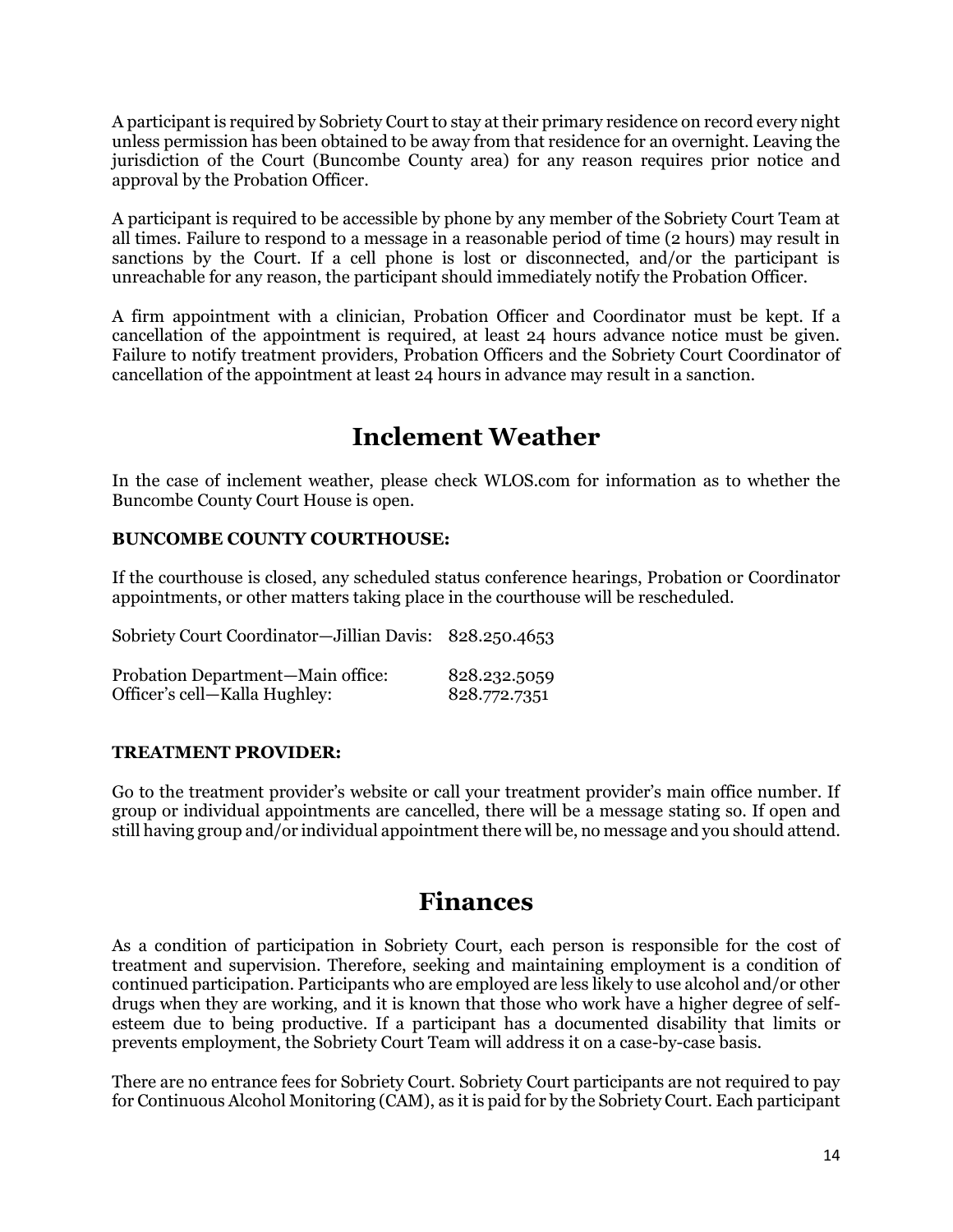must pay for probation and court costs assessed in their individual cases, and these costs range depending on the participant's court case. Treatment providers will work with participants on their costs for their programs and participants are required to stay current with their treatment providers and sober living homes if appropriate.

If a participant is unable to meet their financial obligations, it is their responsibility to discuss the situation with the Coordinator and Probation Officer to develop a solution. If a person should, at any time, accrue an overdue amount of \$500.00 or more, they will be placed on a weekly payment plan. Please note that any overdue amounts or failure to make payments as directed will subject a participant to appropriate sanctions by the Court.

Note: If you are more than \$500 in arrears on your payments, any Leave Requests may be denied.

# **Medication**

### **A participant is responsible for all substances put into their body.**

Do not use internal or external products containing alcohol such as cough/cold syrup, hair tonic, perfume, medicinal alcohol, after-shave lotion, mouthwash and flavoring extracts (lemon, vanilla, etc.). It is the participant's responsibility to read the labels on products and avoid the consumption of alcohol in any form. Do not eat items that contain poppy seeds.

It is the participant's responsibility to inform any medical professionals of his or her status in Sobriety Court and what substances are not allowed for consumption. Participants should take the Medical Form (available from the Sobriety Court Coordinator) to any visit to a doctor's office. Once the doctor has completed the form, the form and a copy of any prescriptions should be turned in to the Coordinator. All written prescriptions must be shown to the participant's Probation Officer or Coordinator before filling. No prescription drug of any kind should be taken without prior notice and approval. No prescription drug is to be taken without the approval and prescription of a physician. Failure to follow these requirements will result in a sanction and a possible probation violation from the court.

**Psychiatric and Adult Attention Deficit medications:** Medications required to treat mental health issues are allowed and encouraged, if needed, for participant's stability in the Court. In order to take these medications, when entering the program, the participant must have completed a psychiatric assessment/evaluation by a qualified physician such as a psychologist or psychiatrist within the past six months and provide a copy of this evaluation and explanation of diagnosis to the Sobriety Court Coordinator. For participants that are already in the program and need to be evaluated for psychiatric medications, the standard procedure for obtaining prescription medications applies. All participants are required to provide a signed Release of Information Form to the Coordinator for the prescribing physician in order to coordinate care and services.

At the end of this handbook are a list of prohibited substances and a list of medications that can be taken without prior approval. These lists are only a guide and not meant to be all-inclusive. If a participant has any concerns, they should contact the Coordinator before taking medications of any kind.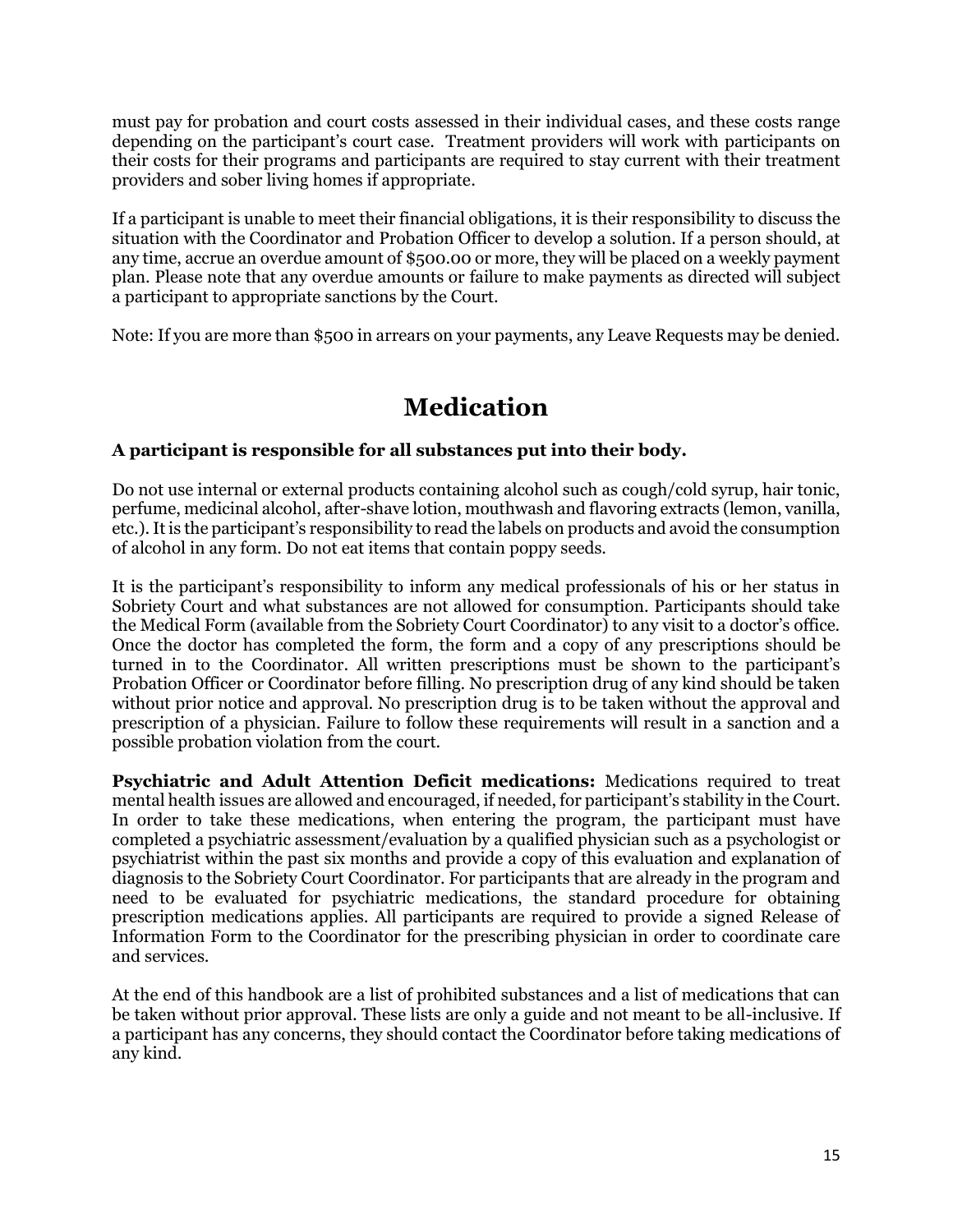# **Drug Testing (Policies and Procedures)**

It is the expectation of this Court that each participant will remain abstinent from all moodaltering substances throughout the course of their involvement with the Sobriety Court, including post-graduation if the probation term has not expired. Frequent and random drug testing is used to monitor a participant's compliance. Often a person may not be able to stop using drugs and alcohol immediately, and recovery will not occur overnight; however, any use of illegal drugs will result in sanctions. All participants will be held accountable for everything they put in their body. This is not intended as punishment, but serves to encourage abstinence and accountability. The ultimate goal of drug testing is to provide accountability and confirmation of the progress towards recovery. Honestly admitting use prior to the drug screen will be taken into account in the sanctioning process. Conversely, not admitting to, and/or denying new use after a positive result on a drug screen may result in a more severe sanction.

A participant may be asked to submit a sample at any time by any member of the Sobriety Court Team. They must be prepared to submit the specimen at the time of the request to whomever asks, be it a Clinician, a Probation Officer or the Coordinator. Failure to appear for a drug test, refusal to provide a sample or submit to a random test will be grounds for a sanction and a possible probation violation. Tampering with or diluting a drug screen may result in the issuance of a severe sanction and/or a probation violation and may be grounds for dismissal from the Buncombe County Sobriety Court.

**Reconnect:** All Participants are required to participate in the Reconnect random drug testing system. Participants must have access to a phone capable of mandatory daily calls to the Reconnect system. Written instructions are provided by the Sobriety Court Coordinator during the orientation meeting. Appearance for random UDS is mandatory. Failure to appear for a random test by the time specified is a violation of probation and will be addressed by the Court as a sanctionable offense. If a random call-in drug screen is missed and no prior consent had been obtained, a participant is required to report to their Probation Officer by 9 a.m. the following business day or as directed by their Probation Officer.

Participants must provide a testable sample\*, one that is not "dilute" or "tampered with." "Dilute" urine tests are classified as those tests having a reading indicating a urine creatinine level of less than 20 mg/dL (Creatinine is the substance in urine resulting from muscle breakdown). A sample with a Creatinine level more than 400 mg/dL will be considered abnormal with a "high creatinine" level." In a diluted urine sample, it is possible that drugs will still be present in the urine but be below the cut-off level of the drug assay. A "tampered" sample is one where the urine is in a condition that is not testable due to intentional interference or other chemical reaction. Presenting a sample that is either dilute, tampered, or with a high creatinine level is a sanctionable offense. Any attempt to provide urine that is not the participant's urine is a serious offense that may result in significant sanctions or dismissal from the program.

\*Definition of an elevated, diluted and suspect test: An Elevated test is a test that shows the presence of EtG between 200 and 499 ng/ml (500 or greater is a positive). A Dilute test is a test where creatinine is below 20 ng/ml. A Suspect test is a test showing the presence of EtG between 100 and 199 ng/ml and significant evidence of attempted dilution.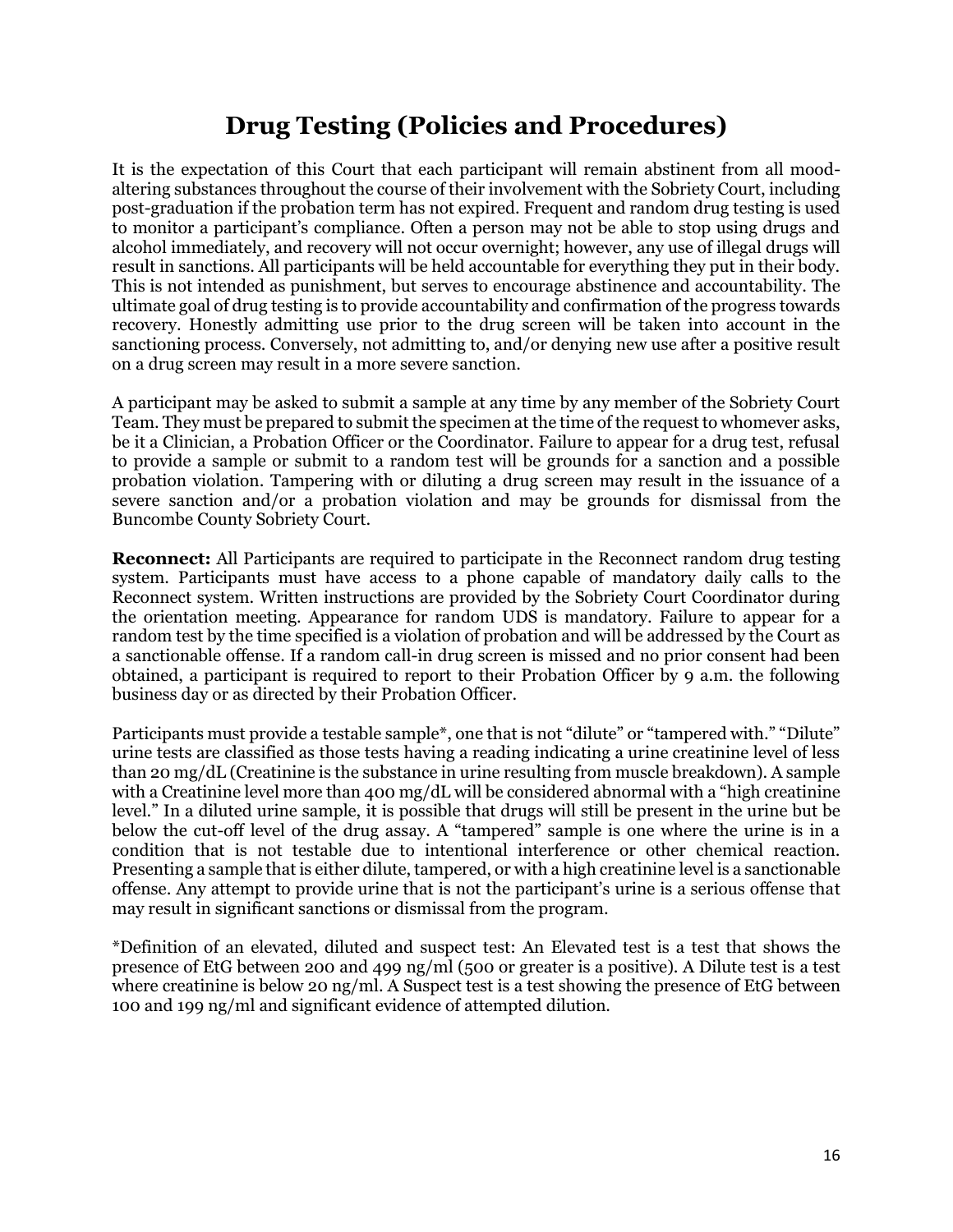# **How can participants take control to avoid dilute screens?**

- Call in and test early in the morning- urine is most concentrated first thing in the morning, so dilution is less likely to occur if the participant tests early. Once testing is completed for the day, a participant may resume normal fluid consumption.
- Work on developing a healthier diet. Consume protein rich foods to elevate creatinine levels. According to Quest Diagnostics, a diet that is too low in protein can cause lowered levels to show in urine testing.
- If possible, exercise regularly to increase lean muscle mass.
- If concerned, request urinary tract infection testing from a physician. Urinary tract infections lower creatinine levels by causing the bladder to become inflamed, blocking proper urine output.
- Consult physician regarding any medications being taken.

### **Upon the request for a drug screen:**

- A participant indicates either a denial or admission to alcohol and/or drug use. Honesty is a crucial component for recovery and participation in Sobriety Court. The Court may favorably consider self-disclosure-of- use a mitigating circumstance when sanctions are imposed.
- The only people allowed in the testing area at the time of administration of the test are the participant and the individual overseeing the collection of the sample.
- A sample is to be submitted within two (2) hours of request. Failure to produce a sample will likely result in a sanction.
- Purses, coats, bags, etc. are not allowed in the testing area.
- Shirtsleeves should be rolled up to the elbow and removal of any additional clothing item may be made to ensure the validity of a specimen.
- The test cup must be filled to a minimum  $1/3$  level to be adequate for testing.
- Collection of urine sample will be observed. In the event a drug screen cannot be observed, a temperature strip will be used to ensure sample integrity. If a urine sample does not provide an acceptable reading on the temperature strip, the participant will be required to provide a valid sample before leaving the collection site.
- Use of an artificial device or substance of any type to alter the test will result in significant sanctions, which may include termination from the program.
- Failure to comply with any of the above guidelines, probation policy and procedures or refusing to provide a urine sample is considered a sanctionable offense.

If a participant provides a sample that tests positive or dilute, a participant may request the sample to be sent to an independent lab for a confirmation test. If the independent lab confirms the positive or dilute result, the cost of the confirmation will be added to the participant's probation fees.

The EtG (Ethyl Glucuronide) Test can detect the ingestion of alcohol for a considerable time period after consumption. This technology is used to monitor participants' compliance. Any test with an EtG level 500 ng/mL or above is a "positive" drug screen and subject to sanction.

Positive, elevated, or diluted tests will delay eligibility for phase progression or graduation.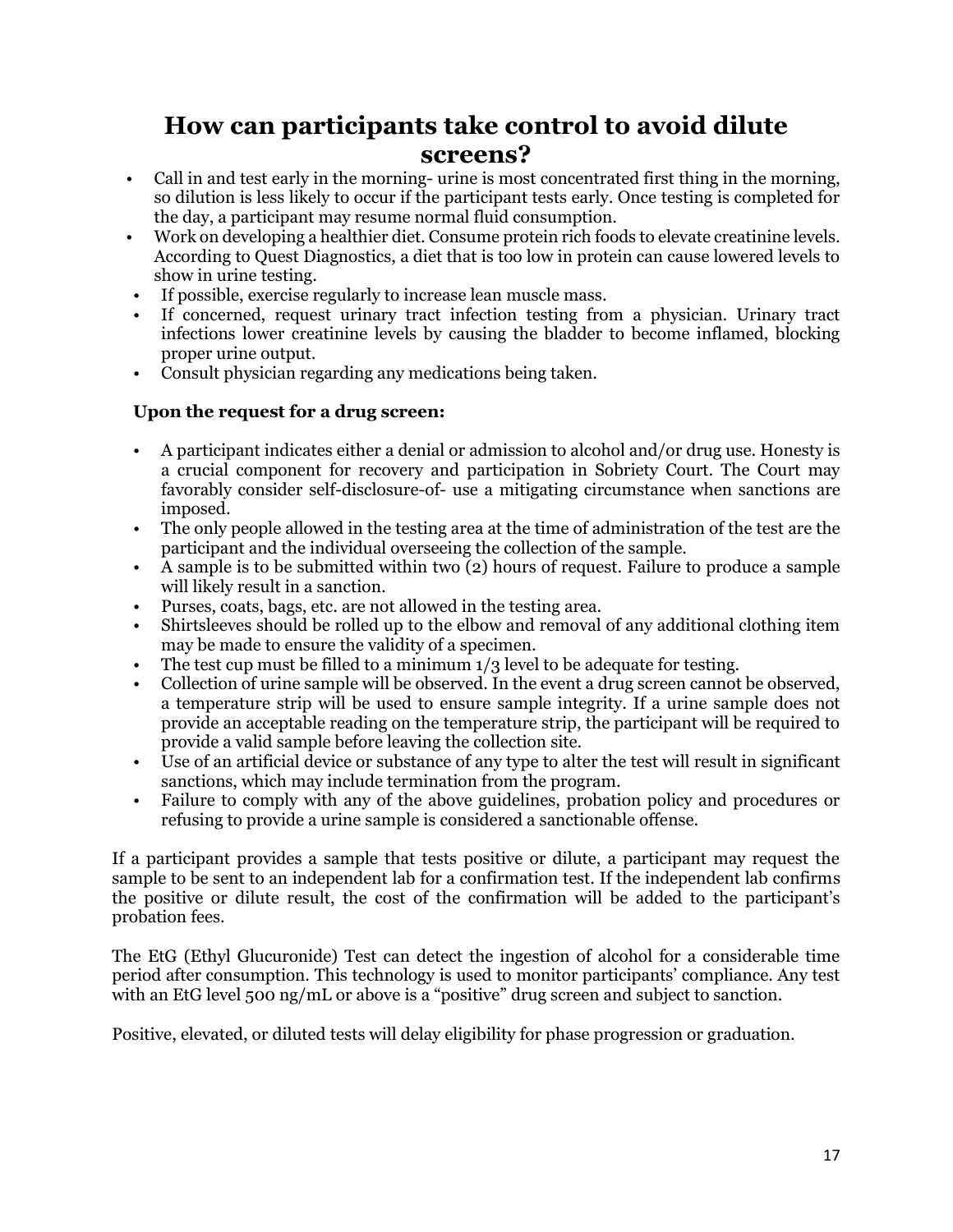# **COMPLIANCE AND VIOLATIONS**

### **Probation**

Participation in the Buncombe County Sobriety Court is a condition of a probationary sentence. If conditions of a sentence or any conditions of Sobriety Court Agreement (or any rules outlined in the Handbook and Program Manual) are violated, a violation report may be filed, resulting in the participant appearing before a Judge for the probation violation allegations. A participant has the right to admit or deny the violation. If they admit, the Court will act on the violation at that time. If they deny, a hearing will be scheduled on a future Court date. The Sobriety Court Team may make a recommendation to the presiding probation violation Judge regarding sanctions (see below). In determining the recommendation, the Sobriety Court Team may take into consideration whether the participant took responsibility by admitting the violation. The Probation Court is not bound by this recommendation and can increase/decrease the sanction or designate an entirely different sanction. The Judge does not participate or have any input into the recommendation to be made by the Team at the hearing. The Judge considers each case separately and always will provide the participant an opportunity to be heard. In accordance with best practices the presiding Probation Court Judge will not be the presiding Sobriety Court Judge.

Depending on the nature of the allegation, a petition for revocation of probation may or may not be accompanied by a warrant for arrest. The determination for whether an arrest warrant is issued is based on the seriousness of the violation, community safety, prior history of sanctions and appropriateness based upon participant's compliance. The issuance of a probation warrant is in the sole discretion of the Probation Officer with input from the Sobriety Court Team.

# **Incentives and Rewards**

The Buncombe County Sobriety Court Team recognizes compliance and good behavior as a critical factor to a successful recovery. Participants are provided incentives and receive rewards for active participation, consistent attendance and successful compliance with Court conditions. Incentives can include, but are not limited to:

- Clapping
- Fish bowl gifts
- Gift certificates
- Goods from donors.

## **Sanctions**

All conditions of the Sobriety Court Participant Agreement that are signed on the day of orientation and all rules in this handbook are conditions of a probationary sentence. Failure to comply with those conditions may subject a person to probation revocation. Sanctionable offenses include but are not limited to:

- Dilute urine sample
- Tampered-with urine sample
- Positive drug screen on urine sample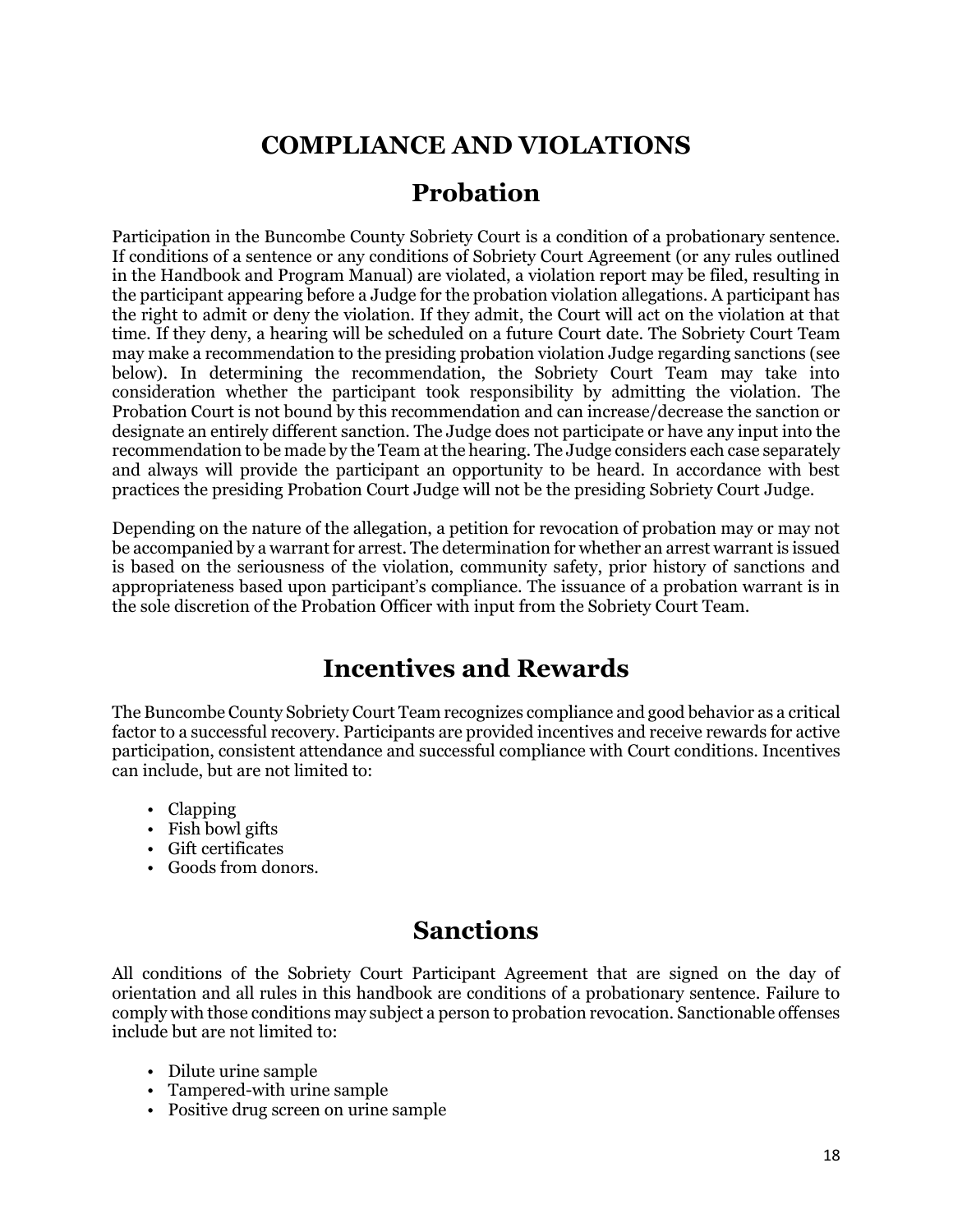- Missed random drug screen
- Attempt to falsify drug screen
- Missed group meeting
- Missed appointment
- Missed status conference
- Failure to notify cancellation of any appointment
- Late for group meeting
- Late for status conference
- Failing to document 12-step meeting
- Failing to report as directed
- Traffic citation
- Arrest for a new offense
- Leaving the jurisdiction of court without permission
- Moving residence without permission
- Absconding
- Failure to make payments as directed
- Incorrect contact information (must have a working phone number with voicemail set-up)

The Judge will impose appropriate sanctions if there are violations of the Sobriety Court guidelines. Sanctions can include but are not limited to:

- A verbal or written reprimand from the Judge
- Additional community service hours
- Increased reporting to Probation and/or the Sobriety Court Coordinator
- Court attendance with Presiding Sobriety Court Judge
- Home confinement
- Book reports and papers
- Curfew
- Increased testing
- Electronic monitoring
- Jail time
- Dismissal from Sobriety Court program

The goal in administering sanctions is to encourage compliance and accountability with the conditions of the Court and to assist a participant in progressing in their recovery. As part of this goal, if a sanction is imposed, a clinician may increase or alter a participant's accountability, structure, and/or counseling by submitting a Revised Treatment Plan.

### **Dismissal from Sobriety Court**

The Buncombe County Sobriety Court is committed to providing each participant an opportunity to maintain a sober and drug free lifestyle in an environment conducive to achieving this goal. Sobriety Court wants each participant to succeed, and considers dismissal only as a last resort. The goal is to help participants to help themselves. Continued inclusion in this Court is contingent on compliance with the guidelines and regulations. Nevertheless, not everyone who enters Sobriety Court will be committed to maintaining recovery and compliance with Court conditions. The Team may determine that dismissal of a participant for non-compliance is the most appropriate action for the success of all other participants. Serious violations or continuous violations will subject a participant to dismissal from the Court.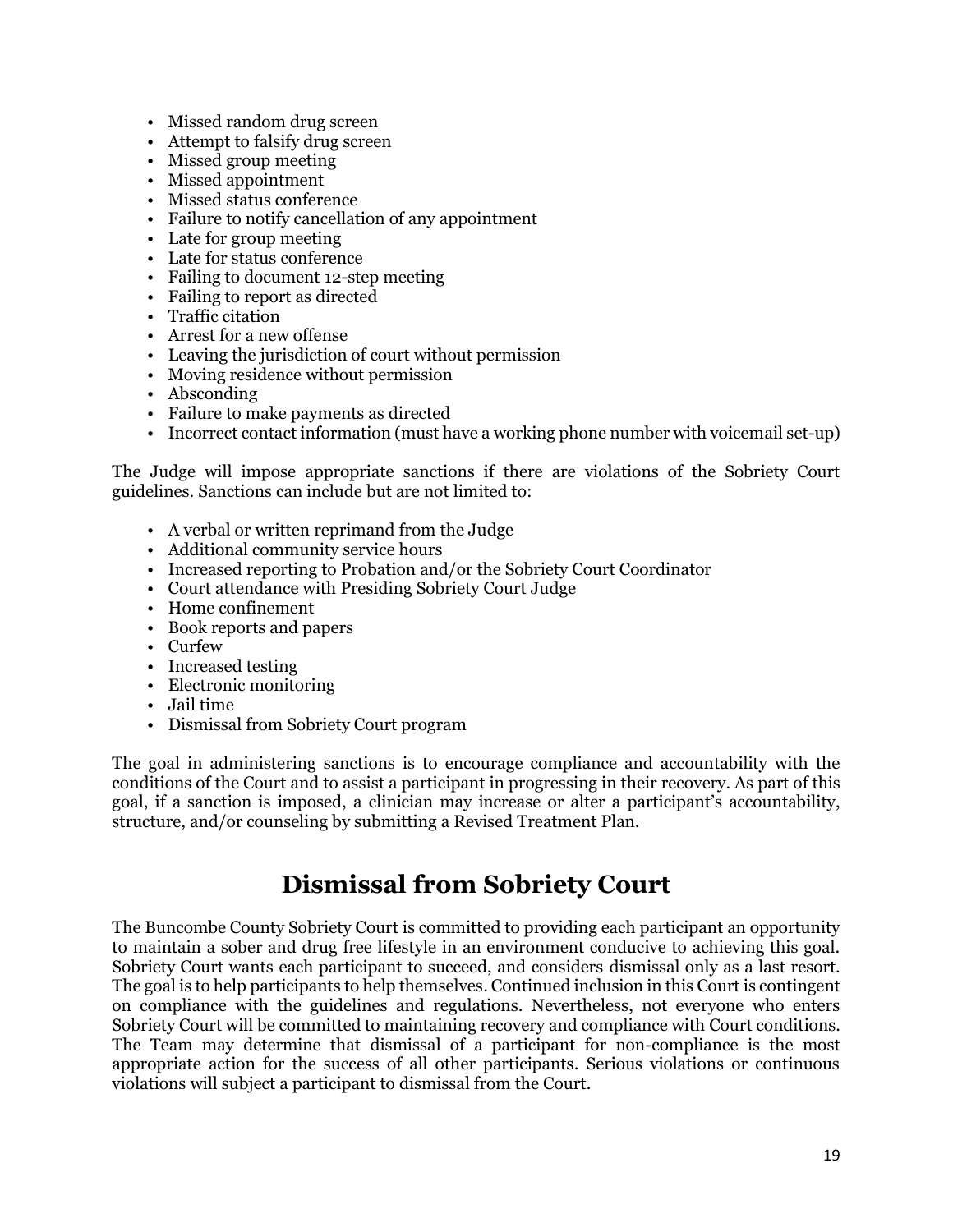Following are a few examples of non-compliance that could result in dismissal:

- Threats of, or violence towards, peers, Probation Officers, Clinicians or Sobriety Court Team
- Committing a new criminal offense
- Altering or tampering with a drug screen
- An accumulation of violations and continuance of non-compliance with Court guidelines
- An inability or unwillingness to remain clean and sober
- Victimizing other participants in the program
- Driving while not licensed to do so

# **Absconding**

If a participant absconds, (quits; runs away; flees; or stops reporting as required) for any reason, the participant will be subject to serious sanctions. Instead of running when a problem arises, the participant should bring the problem to the attention of a member of the Sobriety Court Team who will work with them in an attempt to find a solution. Absconding only complicates the situation and may lead to dismissal from the Court and the possible revocation of the balance of probation.

# **Employment: Retail Alcohol Sales and Service Industry**

Sobriety Court participants shall not enter nor frequent bars or any other business whose primary purpose in sales is alcoholic beverages; however, employment in restaurants and bars may be permitted, provided a participant maintains recovery and program compliance. Failure to maintain recovery and program compliance will result in the Court prohibiting employment at that location.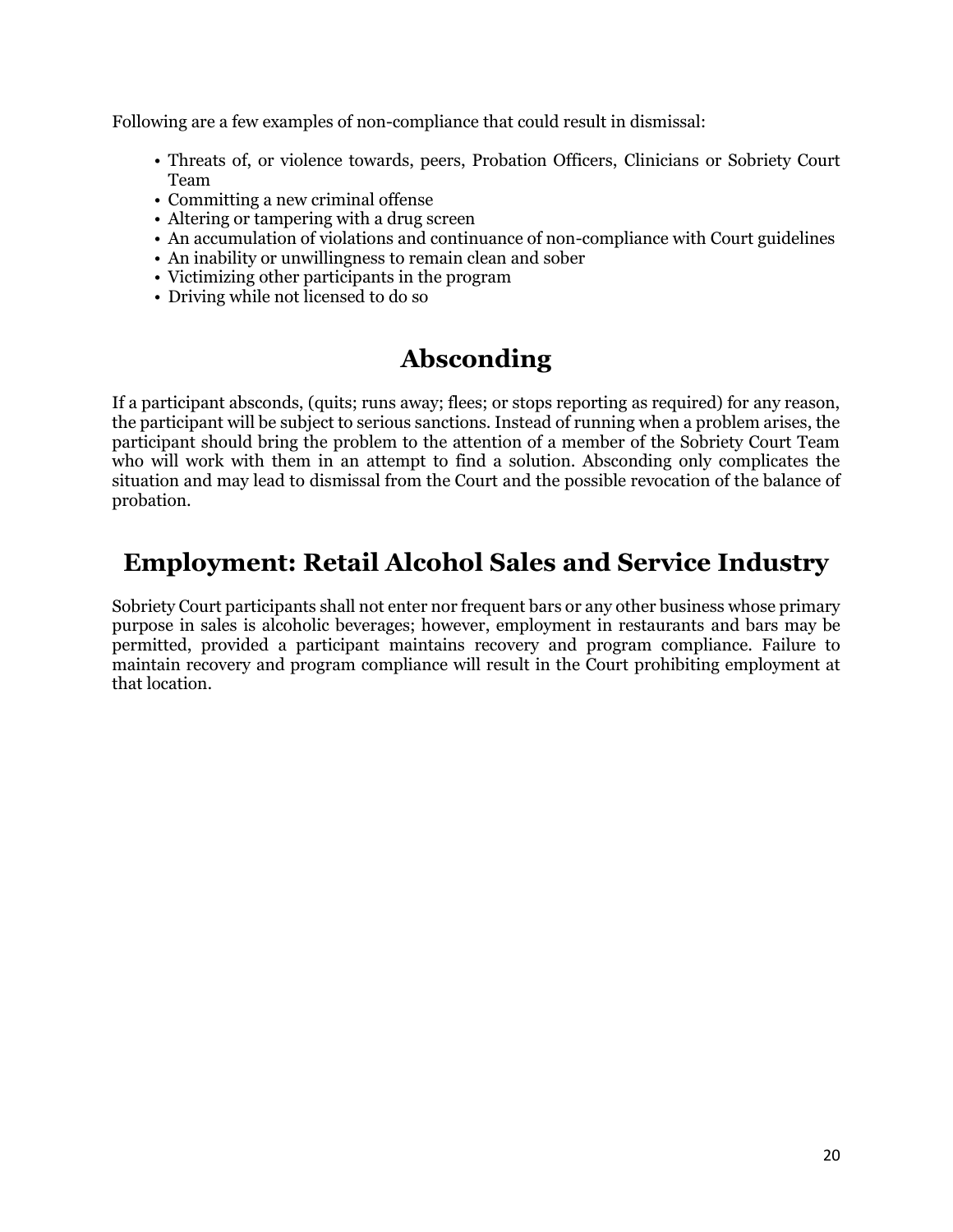# **ROLES OF THE TEAM MEMBERS**

# **The Judge**

The Sobriety Court Judge is aware of the significant impact of substance abuse on the Court system, the lives of participants and their families, victims of criminal behavior, and the entire community. The Judge is committed to the overall Sobriety Court concept and Court goals and works as the Team Leader to encourage participant success. One of the roles of the Sobriety Court Judge is to work with the Sobriety Court Team and treatment providers in developing protocols and procedures for participant success.

During status conference hearing in the courtroom, the Judge will personally address and interact with each participant while monitoring their progress and accountability with Court requirements.

The Judge has many other daily responsibilities, which require judicial attention. Direct contact with the Judge or her/his office staff is not permitted. The Judge cannot give legal advice. Information from the participant or a family member or friend must go through a clinician, Probation Officer or the Sobriety Court Coordinator. The Judge attends non-court meetings with other Team members not only to review and evaluate participant progress, but also to evaluate appropriate alternatives. In addition, the Judge is an advocate for the Court by creating community interest and identifying community resources of value to participants to enable them to achieve their goal of improving the quality of their life.

# **The District Attorney's Office**

The District Attorney's Office determines a person's eligibility for Sobriety Court and without their cooperation, consent and agreement a person is not afforded the opportunity to participate in Sobriety Court. This office, along with the eligible participant and their attorney, must agree that Sobriety Court is a suitable component for any negotiated plea agreement accepted as a part of the sentence imposed by the Judge.

Someone from the District Attorney's office attends pre-court conference meetings to monitor participant progress through the Court and to recommend appropriate sanctions, incentives and rewards for participants.

During participation in this Program, it is not appropriate to seek advice or legal counsel from the District Attorney's office. In the event of a probation violation hearing, the District Attorney's office will advocate the State's position which may be adverse to the participant's position. The District Attorney will make recommendations to the Court regarding any sanctions that may be imposed and/or to the person's continued participation in the Program.

# **The Public Defender**

The role of the Public Defender is to evaluate the participant's legal situation and protect his/her legal rights and to ensure that the Court meets all due process requirements. Additionally, the Public Defender should provide advice to assist in determining legal options, treatment options, Ccourt conditions and potential sentencing outcomes.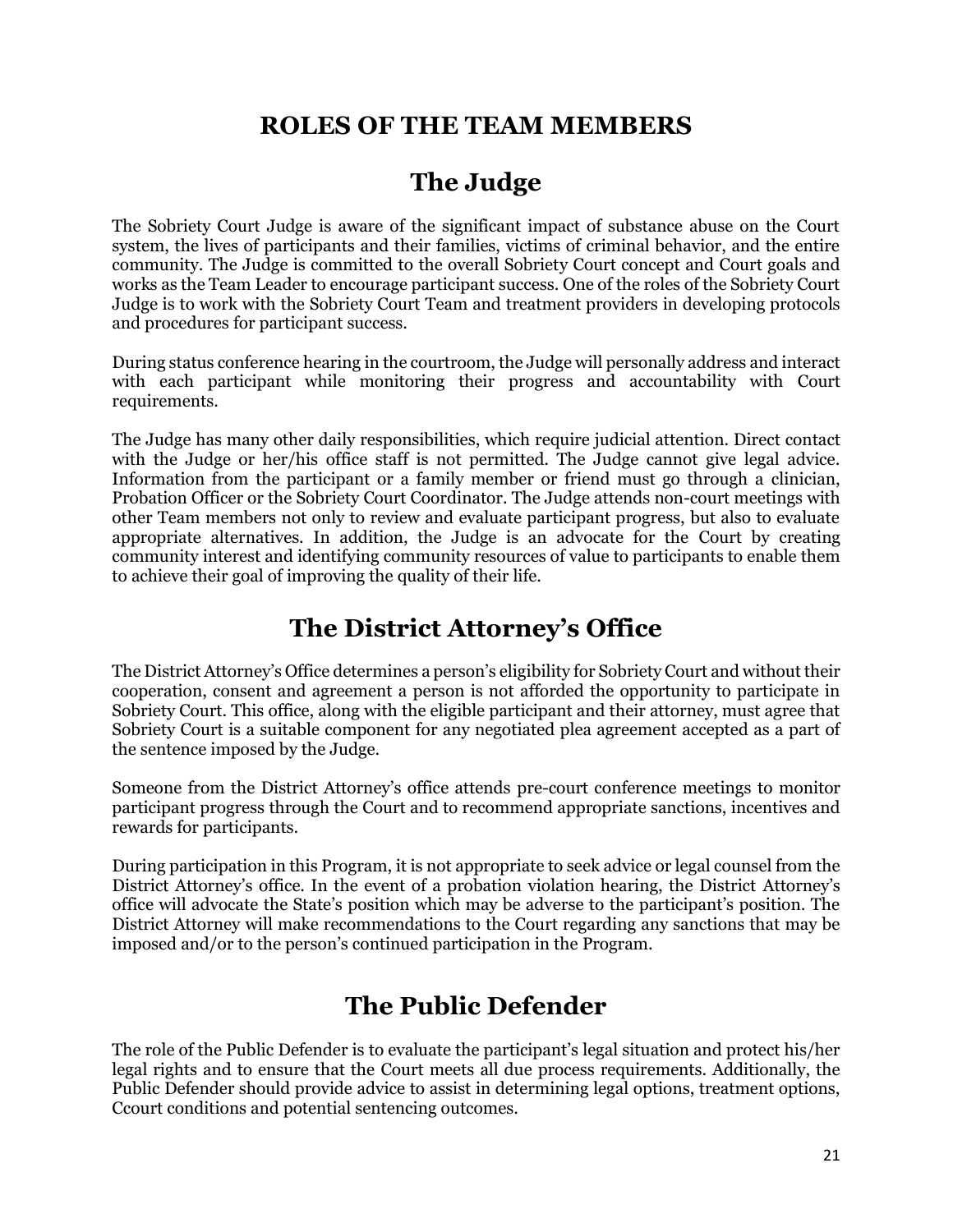When a person agrees, at the time of their sentencing, to enter Sobriety Court, they have the right to legal counsel. If, for any reason, a person is brought before the Court for violating the terms of the Sobriety Court Agreement or Probation, they will be informed of the right to legal counsel and a hearing. Like the District Attorney, the Public Defender also contributes by informing clients, peers, colleagues and other members of the legal community about the multiple benefits attributable to the Sobriety Court.

# **The Sobriety Court Coordinator/Case Manager**

The Sobriety Court Coordinator, referred to in this document as the Coordinator, is the administrator and court case manager of the Buncombe County Sobriety Court, and along with the District Attorney's office reviews each case to determine who is eligible for Sobriety Court. The Coordinator also facilitates the communication and contact between all members of the Sobriety Court Team.

The Coordinator will meet with a participant when necessary involving any aspect of their Sobriety Court participation. Presiding over and attending bi-monthly pre-court status conferences with the Sobriety Court Team is another important aspect of this role. The Coordinator also keeps the Judges informed on the most updated information regarding each participant. In addition, the Coordinator's role, along with the Judge, is to inform, update and educate the public about the Sobriety Court.

The Sobriety Court Coordinator also acts as the Sobriety Court Case Manager. This dual role also assists with maintaining participant's information in the case management database, creating and revising any forms, organizing any necessary paperwork, and other general office management. The case manager also gathers all treatment and any other necessary documentation to provide to the team for staffing purposes. The case manager also records and distributes messages to the Team, and assists the general public with any issues related to the Buncombe County Sobriety Court.

## **The Probation Officer**

The Probation Officer's primary responsibility is supervising and monitoring a participant's accountability in Sobriety Court. Each participant is required to meet with the Probation Officer a minimum of once a month. If warranted, the Probation Officer can at any time increase the frequency of these monthly meetings. As a condition of participation in Sobriety Court, the Probation Officer has the authority to visit a participant anytime, day or night, at home, at school or at work. During these visits that person may be subject to drug and alcohol screens. The probation officer attends pre-court status conferences to inform the Judges and other Team members of the person's progress in the Court. Probation officers also monitor participant's financial obligations and report these to the court. When violation reports are filed by probation officers they also attend all related violation hearings.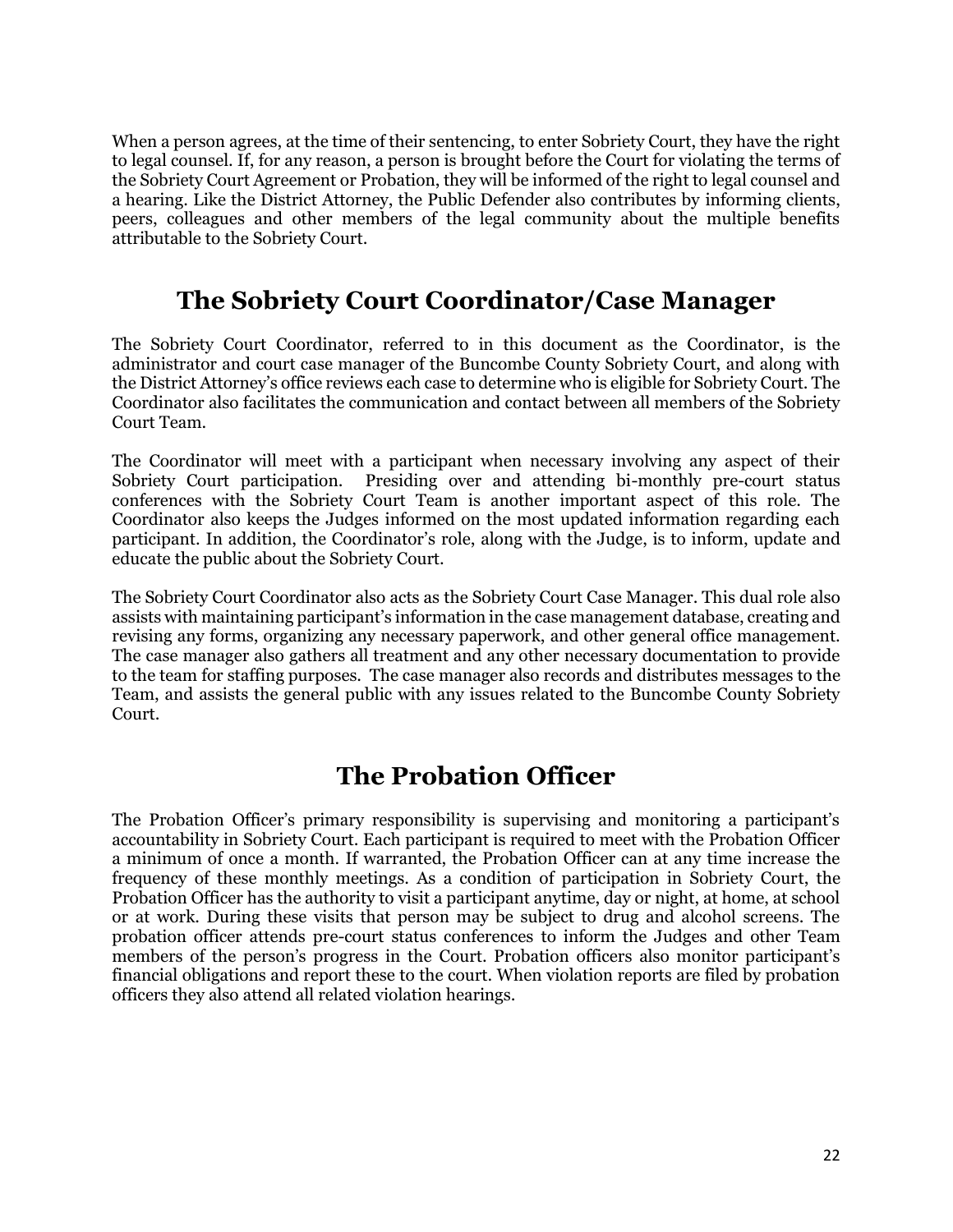### **Law Enforcement**

Sobriety Court would not be possible without the support of law enforcement. Local law enforcement accepts the concept of Treatment Courts as being the best alternative to reducing repeat DWI and drug offenses. Participant supervision and monitored compliance with Court conditions is essential to continued law enforcement support. Law enforcement may be utilized to provide surveillance to ensure participant accountability with Court conditions. A designated law enforcement officer attends pre-court status conferences.

### **Treatment Providers/Clinicians**

A clinician from one of the various treatment providers meets with each participant after their orientation to complete a clinical assessment of the participant to develop an individualized and comprehensive treatment plan. The participant is also assigned a group day and time and a clinician at this time. The clinician will review any medications, health issues, or concerns with the participant and help them to understand the requirements of the treatment providers program. The assigned clinician is responsible for recommending treatment plan modifications as needed to the Sobriety Court Team. Each clinician reports necessary information in writing to the Sobriety Court Coordinator at least 24 hours prior to pre-court status conferences to keep everyone on the team informed of each participant's progress in the program (participation in group, attitude, community recovery meetings, progress, etc.).

### **COMMUNITY RESOURCES**

Buncombe County is very fortunate to have a strong recovery community. The following is a list of local resources. For current telephone numbers, e-mail or addresses consult the telephone book or internet. See your treatment clinician or the Court Coordinator for complete listing.

| <b>Recovery Community:</b>         |                |                     |
|------------------------------------|----------------|---------------------|
| <b>Alcoholics Anonymous</b>        | 828.254.8539   | www.ashevilleaa.org |
| <b>Narcotics Anonymous</b>         | 1.866.925.2148 | www.wncna.org       |
| <b>Cocaine Hotline</b>             | 1.800.905.8666 |                     |
| <b>Drug Helpline</b>               | 1.800.378.4435 |                     |
| <b>Hospitals:</b>                  |                |                     |
| <b>Mission Hospital</b>            | 282.213.1111   |                     |
| <b>Park Ridge Hospital</b>         | 828.684.8501   |                     |
| <b>Other Needs:</b>                |                |                     |
| <b>Justice Resource Center</b>     | 828.250.6401   |                     |
| <b>Family Justice Center</b>       | 828.250.6900   |                     |
| <b>Pisgah Legal Services</b>       | 828.253.0406   |                     |
| <b>Homeward Bound</b>              | 828.252.8883   |                     |
| <b>Asheville Housing Authority</b> | 828.258.1222   |                     |
| <b>Salvation Army</b>              | 828.253.4723   |                     |
| <b>United Way</b>                  | 828.255.0696   |                     |
| <b>Eblen Charities</b>             | 828.255.3066   |                     |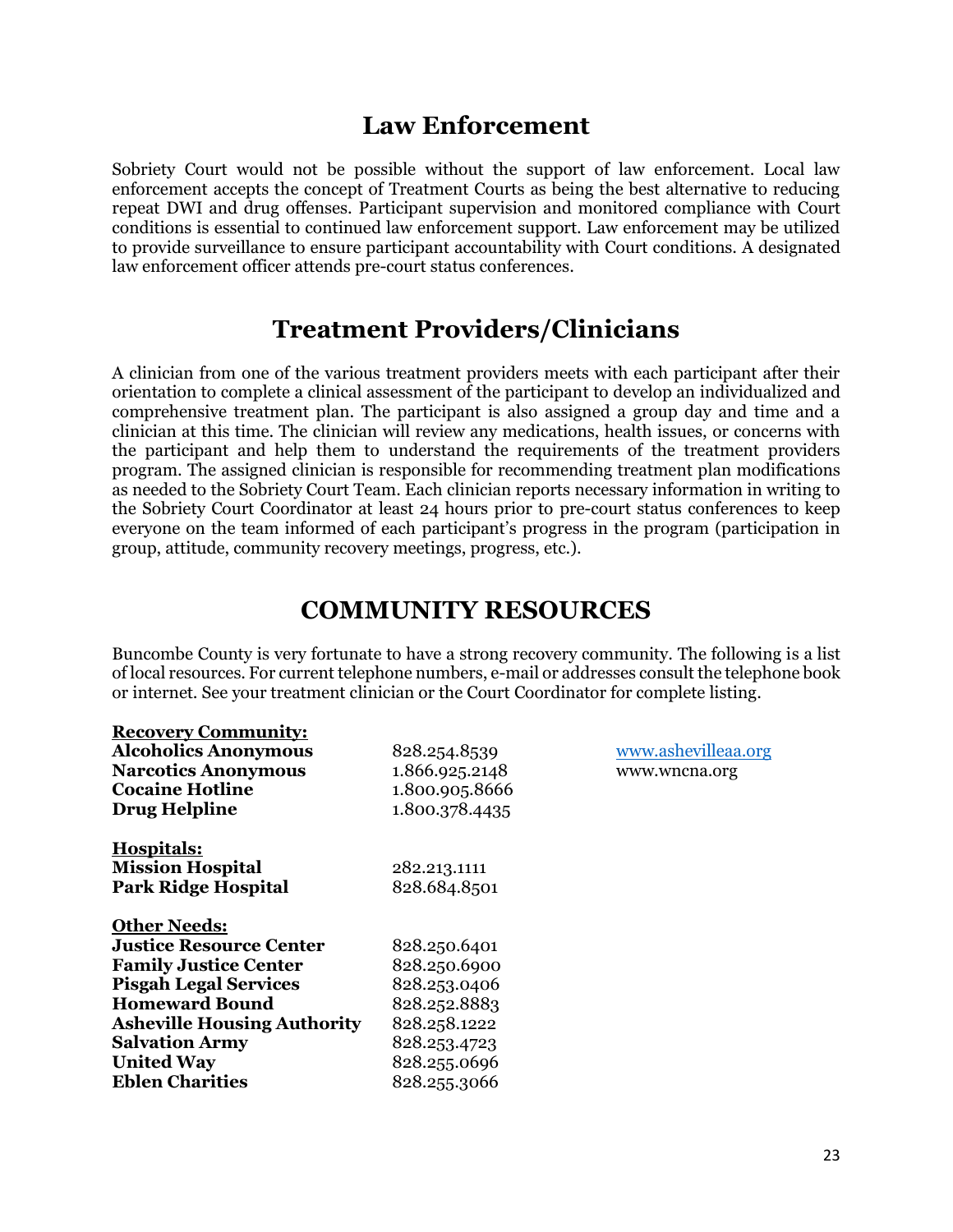### **MEDICATIONS TO AVOID (Do not take these medications without valid prescription)**

#### **THIS LIST IS NOT INTENDED TO BE ALL INCLUSIVE. ALL MEDICATIONS MUST BE CLEARED THROUGH YOUR COORDINATOR OR PROBATION OFFICER PRIOR TO TAKING.**

Note: Drug Name $\mathbb{R}$  = Brand Name

#### **A**

#### Actiq® (fentanyl)

Adipex-P® (phentermine)

Adderall® (dextroamphetamine + amphetamine)

alcohol (ethanol, ethyl alcohol) or anything containing ethyl alcohol including

"Alcohol-Free" beer. Many over-the-counter liquid preparations such as cough syrups, cold medications, mouthwash, body washes or gels, etc. may contain alcohol and may produce a positive EtG (alcohol) urine drug screen. It is YOUR responsibility to read the labels on these preparations, or ask a pharmacist to make sure the products you use do not contain alcohol.

alprazolam (Xanax®) Ambien® (zolpidem)

amphetamine or any product containing amphetamine or any of its derivatives such as dextroamphetamine (Dexedrine®), benzphetamine (Didrex®), methamphetamine (Desoxyn®, speed, meth, ice, crystal, etc.), DOM, de- or di-methoxyamphetamine and others.

Ativan® (lorazepam)

atropine or any product containing atropine AtroPen® or any other product containing atropine

#### **B**

barbiturates, including but not limited to butabarbital (Butisol®), butalbital (Fiorinal® and others), mephobarbital (Mebaral®), phenobarbital (Nembutal®, yellow jackets, (Donnatal®), secobarbital (Seconal®, red devils, Xmas trees, rainbows), thiopental (Pentothal®) and any other barbiturate.

Bontrill® or Prelu-2® (phendimetrazine tartrate) bufotenin (dimethylserotonin) buprenorphine (Suboxone®, Zubsolv®) buspirone Butisol® (butabarbital)

#### **C**

carbamazepine (Carbatrol®) Carbatrol® (carbamazepine) carisoprodol (Soma®) chloral hydrate chlorazepate (Tranxene®)

CBD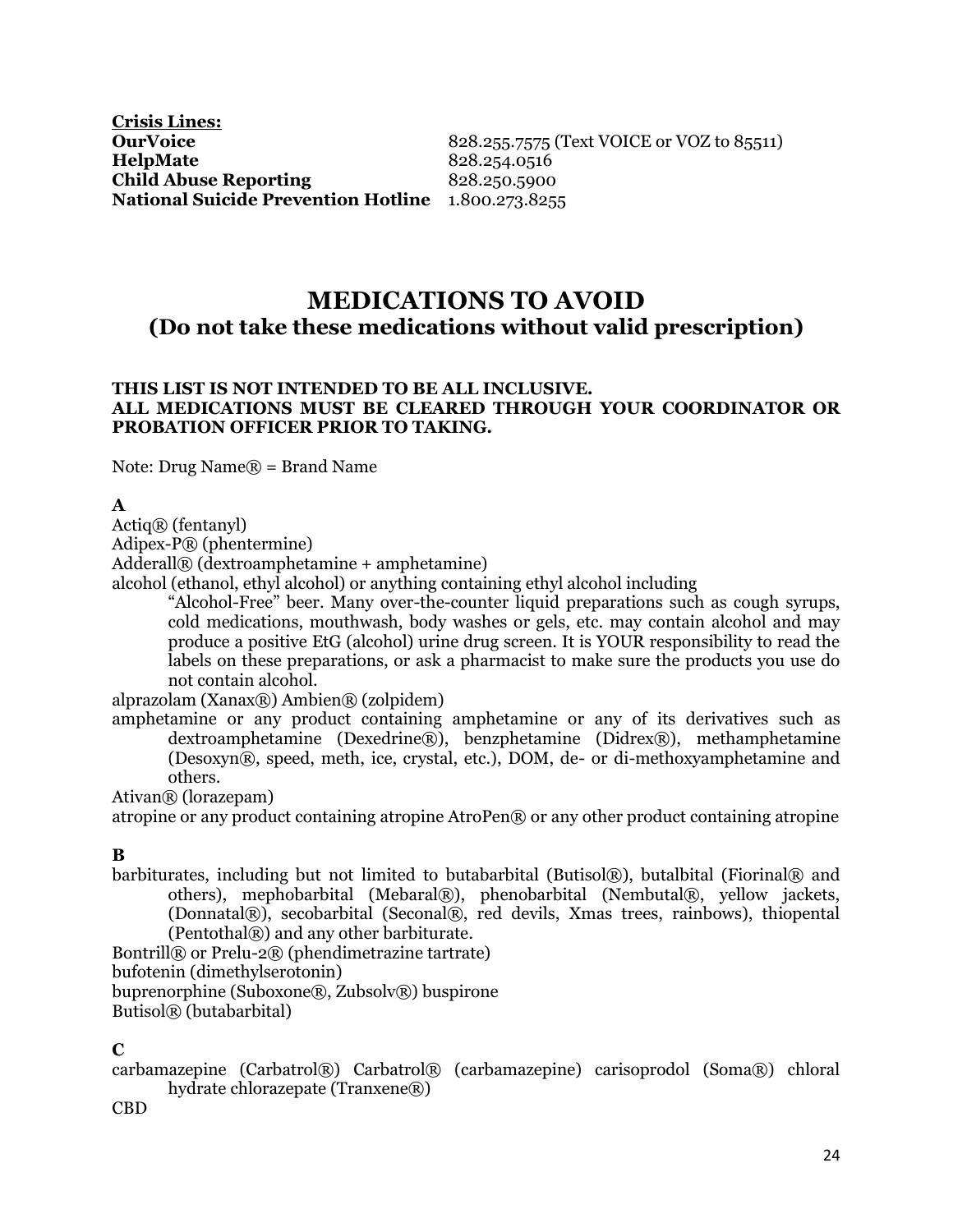chlordiazepoxide (Limbitrol®, Librax®) chlorzoxazone (Parafon Forte®) clonazepam  $(Klonopin(\mathbb{R}))$ 

cocaine

codeine or any medication containing codeine, such as cough syrups (Robitussin A-C®, Tussin A-C®, and others.)

Creatine supplements

### **D**

Demerol® (meperidine)

Desoxyn® speed, meth, ice, crystal, etc. (methamphetamine)

Dexedrine® (dexies or hearts; dextroamphetamine, or any product containing dextroamphetamine

DET (diethyltryptamine, and all other tryptamine derivatives, such as DMT dimethyltrypatmine and others)

dextromethorphan (DM) and any product containing this substance diazepam (Valium®) Didrex® (benzphetamine) diethylpropion

Dilaudid® (hydromorphone) diphenoxylate (Lomotil®) DMT (dimethyltryptamine) Dolophine® (methadone)

Donnatal $\mathcal{R}$  (phenobarbital + atropine + hyoscyamine + scopolamine) droperidol (Inapsine $\mathcal{R}$ )  $Duragesic@$  (fentanyl)  $Duramorph@$  (morphine)

### **E**

Empirin® with any amount of codeine Empracet® with any amount of codeine ephedrine and any product containing this substance, including ephedra products Equagesic $\circledR$ (meprobamate + aspirin) eszopiclone (Lunestra®)

### **F**

fentanyl (Sublimaze®, Actiq®, Durogesic®, Duragesic®, Fentora®, Onsolis®, Instanyl® and others)

Fentora® (fentanyl)

Fiorinal® (butalbital, aspirin, caffeine) and any with codeine. flurazepam

**G**

GHB (gammahydroxybutyric acid)

### **H**

Halcion® (triazolam) hashish or hashies heroin (diacetyl morphine, E, horse, dope, smack, junk) hydrocodone and any products containing hydrocodone (Vicodin®), Lorcet®, Lortab®, Tussionex $\overline{R}$ , Zydone $\overline{R}$  as examples, and many others) hyrdomorphone (Dilaudid) hydroxyzine (Vistaril®) hyoscine

### **I**

ibogaine Inapsine® (droperidol) inhalants, such as paint, glue, Freon, or any substance under pressure not for medicinal use. Instanyl® (fentanyl) Ionamin® (phentermine)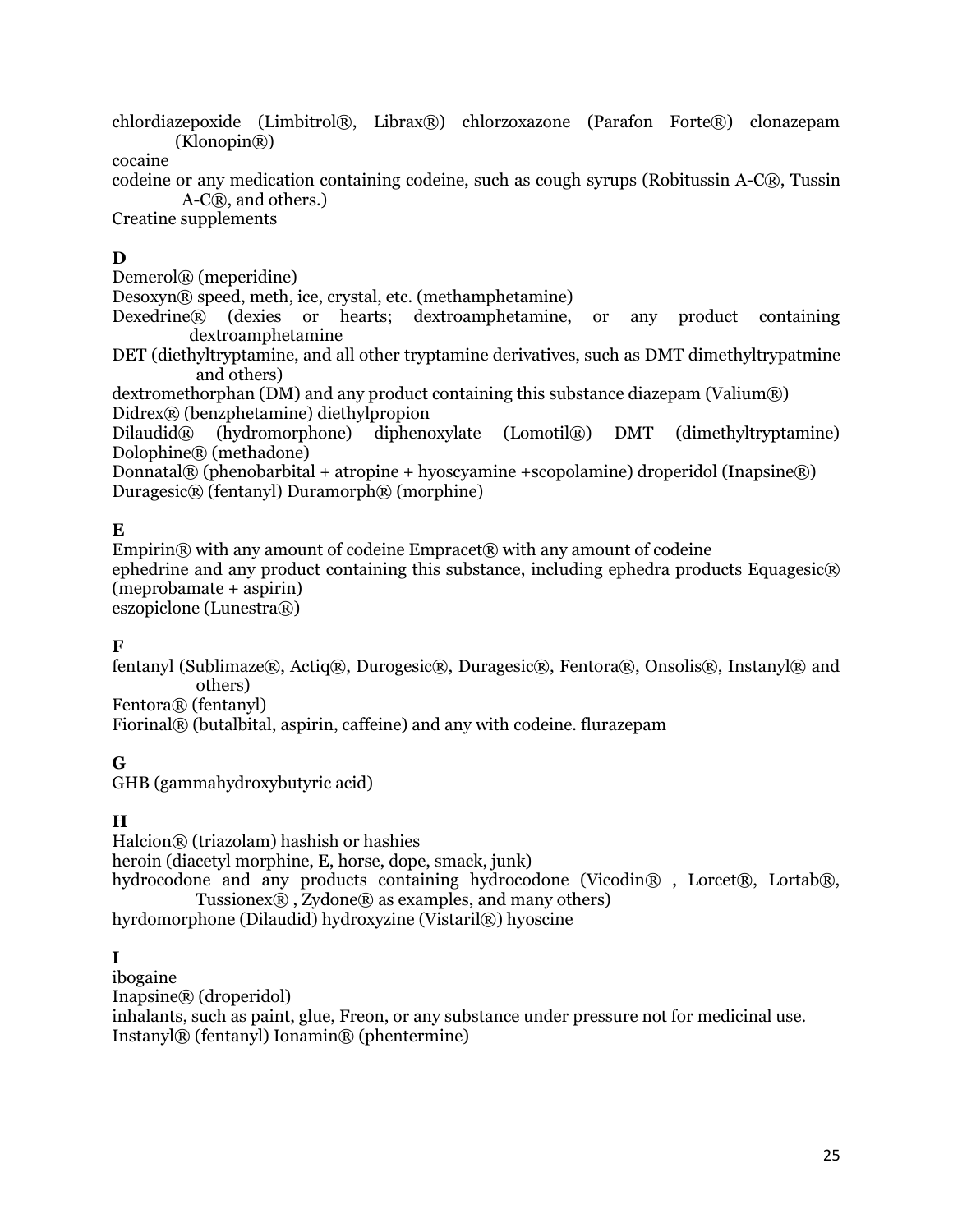### **K**

Ketalar® (ketamine) ketamine (Ketalar®) Klonopin® (clonazepam)

### **L**

laudanum (tincture of opium) levorphanol

Librax® (chlordiazepoxide + clidinium) Limbitrol® (chlordiazepoxide + amitryptyline) Lomotil $\mathbb{R}$  (diphenoxylate + atropine) Lorazepam (Ativan $\mathbb{R}$ )

Lorcet®, Lortab® (hydrocodone + acetaminophen) LSD (lysergic acid diethylamide, "acid") Lunesta® (eszopiclone)

### **M**

marijuana (pot, grass, Mary Jane, etc.) Mebaral® (mephobarbital) Melfiat® (phendimetrazine)

meperidine and any other drug products containing meperidine meprobamate (Miltown®, Pathibamate®, Equagesic®, Equanil® and others ) methadone (Dolophine®, Methadose®) Methadose®(methadone) methocarbamol (Robaxin®, Robaxisal®) methylphenidate (Ritalin®)

midazolam (Versed®) Miltown® (meprobamate) mescaline

MDMA (methylenedioxymethamphetamine)

morphine and any other drug products containing morphine or its derivatives and combinations (Duramorph®, Roxanol®) and others)

### **N**

naloxone (Suboxone nalbuphine (Nubain®) Nembutal® (pentobarbital, yellow jackets) Norflex® (orphenadrine) Nubain® (nalbuphine)

### **O**

Onsolis® (fentanyl)

Opana ER® (oxymorphone) opium or any of its constituents orphenadrine ( Norflex®) oxazepam oxycodone (Oxycontin® and other products containing oxycodone such Percobarb®, Percocet®, Percodan®)

Oxycontin® (oxycodone and other products containing oxycodone) oxymorphone (Opana  $ER$ <sup>®</sup>)

### **P**

Parafon Forte® (chlorzoxazone) Pathibamate®) (Meprobamate) PCP (phencyclidine) pentazocine (Talwin® ) Pentothal® (thiopental)

Percobarb®, Percocet®, Percodan® (oxycodone) peyote

phendimetrazine (Bontril®, Melfiat®, Prelu-2®), Plegine®) Phenergan® (promethazine)

Plegine® (phendimetrazine) Prelu-2® (phendimetrazine)

paregoric (camphorated tincture of opium) propantheline

prochlorperazine promethazine (Phenergan®) psilocybin, psilocin pseudoephedrine (Sudafed®)

### **R**

Restoril® (Temazepam) Ritalin® (methylphenidate) Robaxin®, Robaxisal® (methocarbamol) Robitussin A-C®, Tussin A-C® or any cough syrup containing codeine Roxanol® (morphine)  $Roxicet@ (oxycodone + acetaminophen) Roxicodone@ (oxycodone)$ Ryzolt® (tramadol)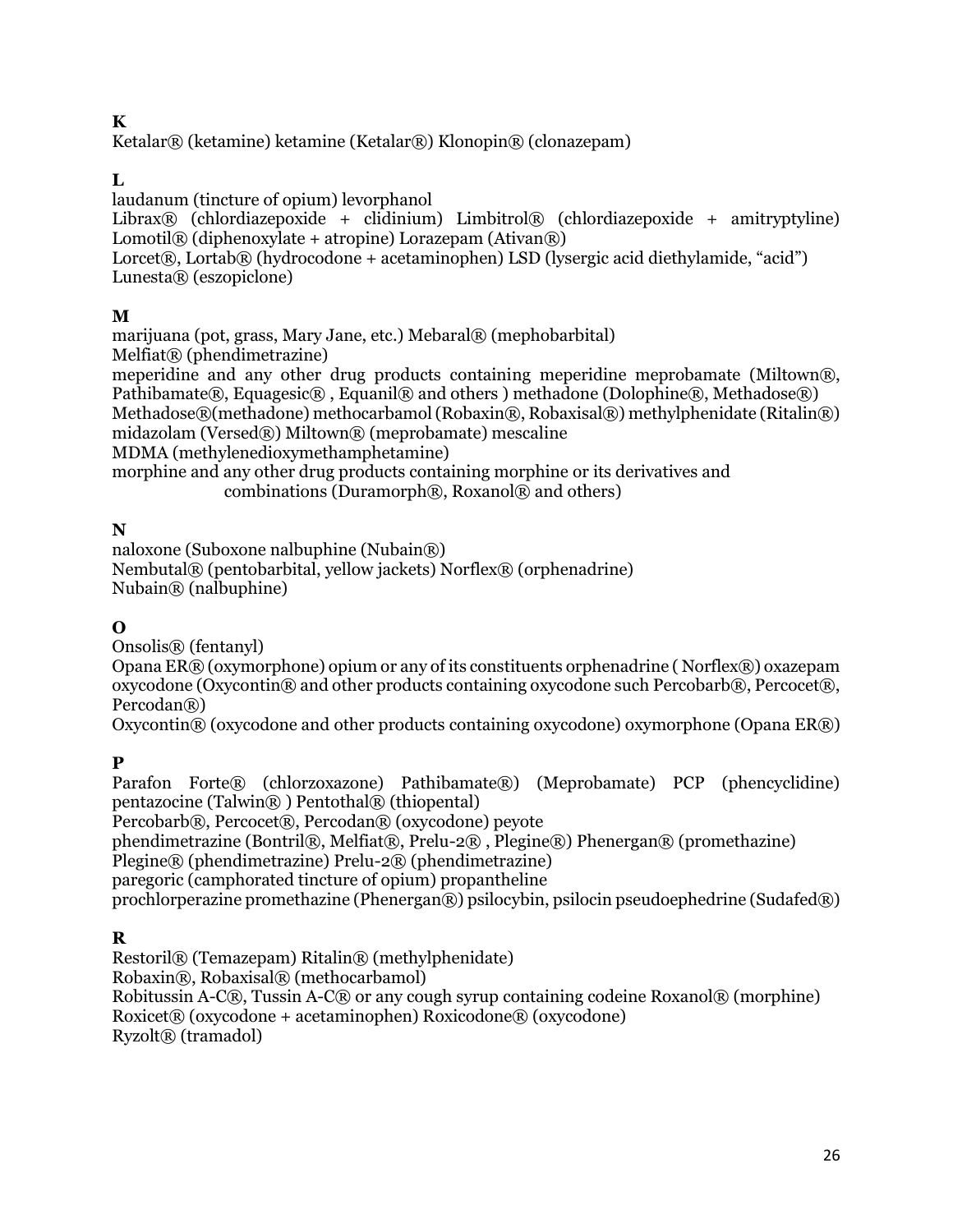### **S**

Seconal® (secobarbital, red devils, XMAS trees, rainbow) scopolamine Sonata® (zalepon) Soma® (carisoprodol) Stadol® (butorphanol) Sublimaze® (fentanyl) Suboxone® (buprenorphine + naloxone)

### **T**

Talwin® (pentazocine) temazepam (Restoril®) tramadol (Ryzolt®, Ultram®) trazadone  $(Desyrel@)$  triazolam  $(Halcion@)$  Tranxene $@$  (chlorazepate) Trazadone $@$  (desyrel) Tussionex $@$ (hydrocodone) Tylox® (oxycodone)

**U** Ultram® (tramadol)

### **V**

Valium® (diazepam) Versed® (midazolam) Vicodin®, Vicoprofen® (hydrocodone) Vistaril® (hydroxyzine)

### **X**

Xanax® (alprazolam)

### **Z**

zalepon (Sonata $(\mathbb{R})$  zolpidem (Ambien $(\mathbb{R})$ )  $Zubsolv@$  (buprenorphine + naloxone)  $Zvdone@$  (hydrocodone)

Also prohibited is any product labeled "not intended for human consumption," intended to be smoked, ingested or injected for the purposes of "getting high." Spice and K2 are examples of these products. There are different kinds of Spice such as K2 Summit, K2 Ultra, and K2 Blonde and others. There are even newer versions of Spice named K2 Sky Herb, K2 Orisha, and K2 Thai. These products contain herbal mixtures with cannabinomimetic compounds added to the mixture.

Another group of products known as 'Bath salts', but not intended for bathing, is also prohibited. Such products contain chemicals similar to amphetamines. They are often called "bath salts" but are also sold under names such as Ivory Wave, Purple Wave, Red Dove, White Dove, Blue Silk, and Zoom. Some have also been labeled as plant food.

All of these products are prohibited from human use by Sobriety Court participants and are classified by DEA and GBND as class I, not for human use. These products are found in head shops, gas stations, smoke shops and other convenience stores.

The use of any product that attempts to simulate the effect or activity of any illegal or controlled substance is also prohibited for use by a participant in this program.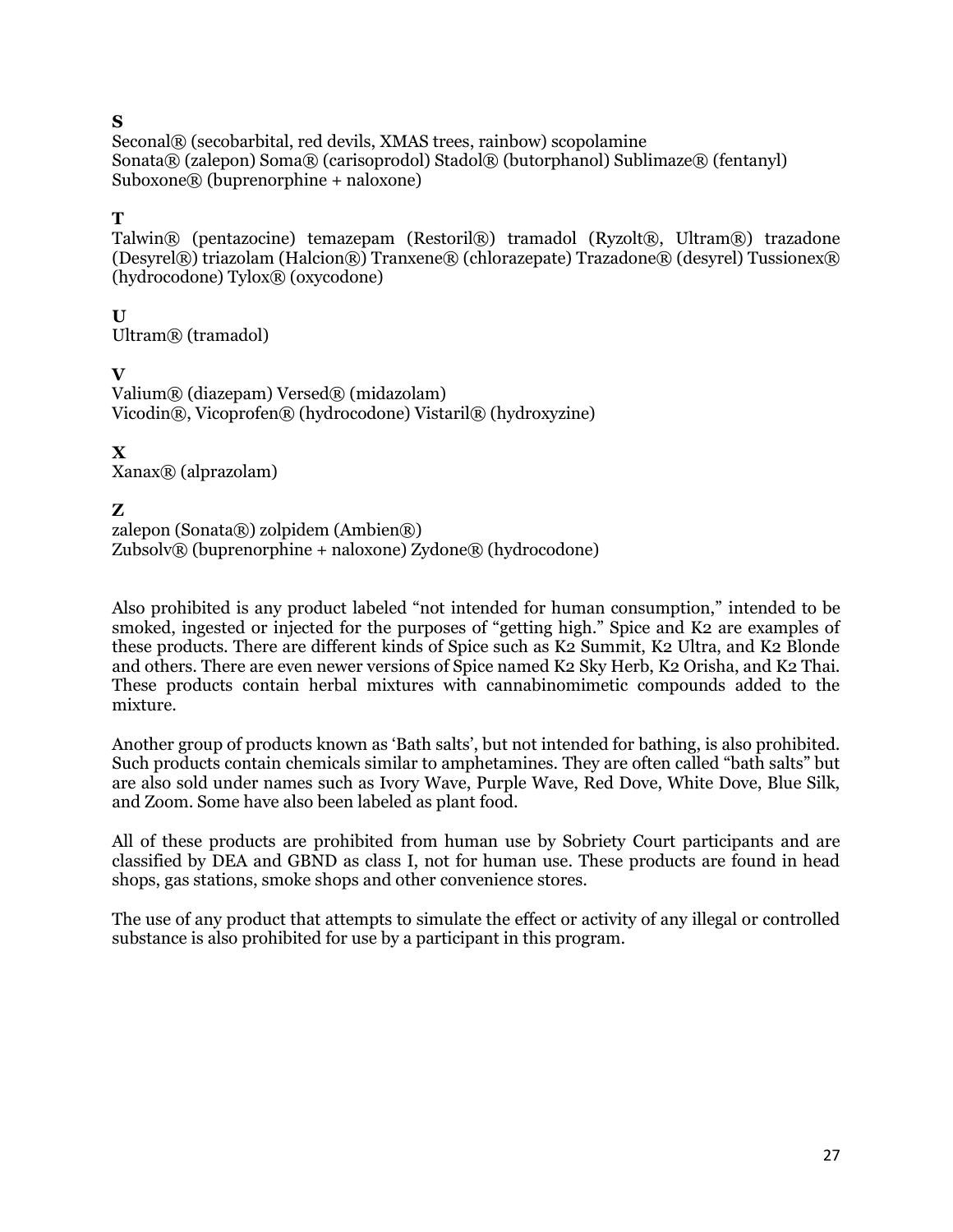# **MEDICATIONS THAT MAY BE TAKEN**

#### **OVER-THE-COUNTER (OTC) MEDICATIONS THAT MAY BE TAKEN TO RELIEVE PAIN:**

acetylsalicylic acid (Aspirin®, Ecotrin®, Bufferin®) acetaminophen (Tylenol®) ibuprofen (Motrin®, Advil®, Medipren®) naproxen ( $A$ leve $(\mathbb{R})$ )

There are many other products that contain combinations of the above ingredients, and some of those combinations contain ingredients that you are not allowed to take. You must read the ingredient list of all drugs that you may take to be sure that you are not taking a drug that is not allowed. If in doubt, ask your counselor or a pharmacist.

OTC MEDICATIONS THAT MAY BE TAKEN TO RELIEVE ALLERGY SYMPTOMS: cetirizine  $(Zvrtec(\mathbb{R}))$ chlorpheniramine (Chlor-Trimeton®) clemastine (Tavist<sub>®</sub>) diphenhydramine (Benadryl®) fexofenadine (Allegra®) loratidine (Claritin®)

These drugs are also available in many combinations with other drugs, some of which should not be taken. You must read the ingredient list of all drugs that you may take to be sure that you are not taking a drug that is not allowed.

#### **INGREDIENTS IN OTC DRUGS THAT MUST BE AVOIDED:**

Dextromethorphan, (DM) Pseudoephedrine Ephedrine

Abuse of any drug, that is, taking a drug in higher quantities or more often that listed on the dosing information supplied with the drug, is strictly prohibited.

Other medications may be appropriate to take, but you must check with your Counselor prior to taking them. You must notify your Counselor of all medications taken and a copy of all prescriptions must be provided to your Counselor before they are filled.

ANY MEDICATION USED MUST BE TAKEN ONLY ACCORDING TO THE DIRECTIONS GIVEN IN THE DRUG PACKAGE INSERT OR BY A PHYSICIAN'S WRITTEN ORDER.